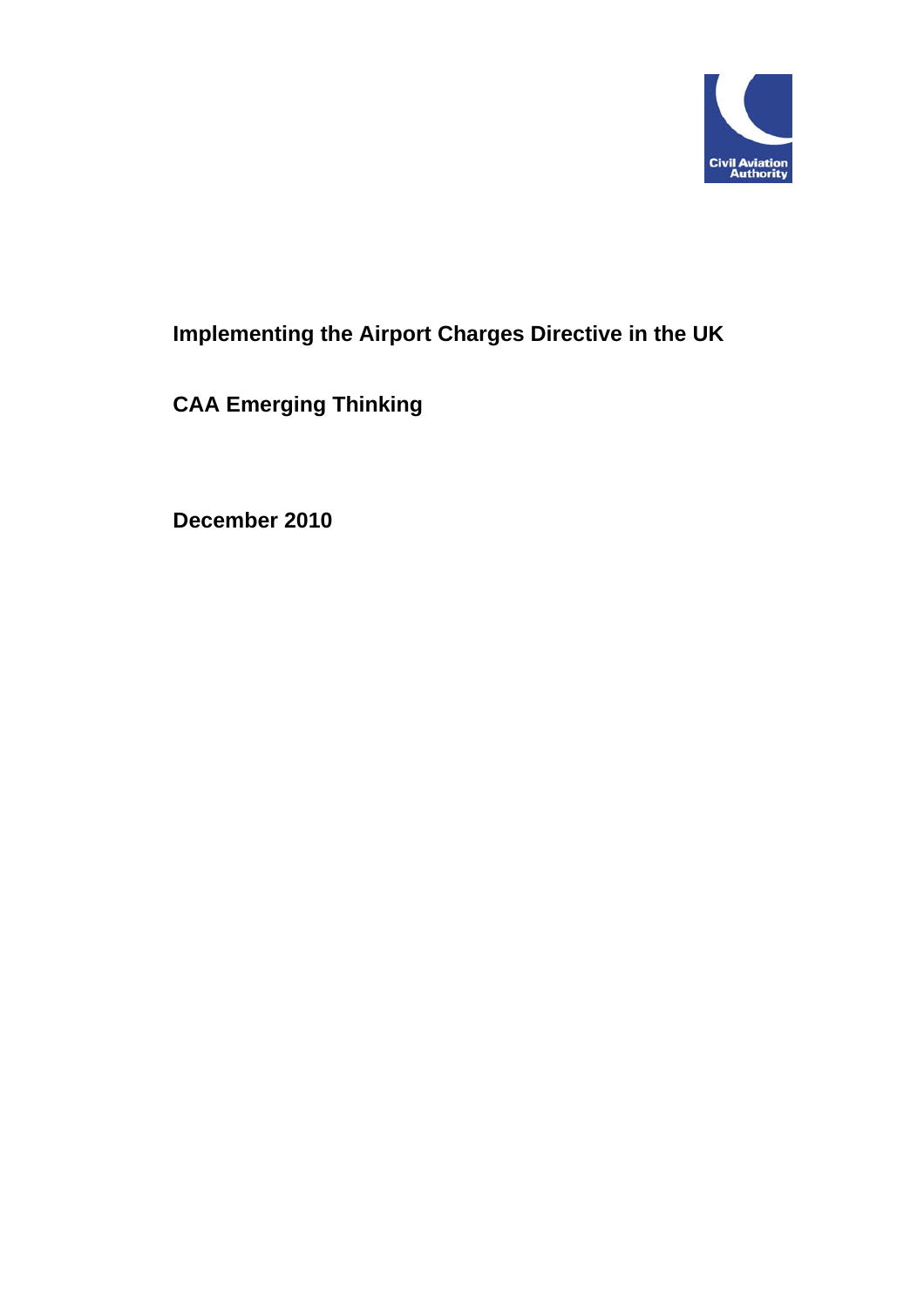### **Summary**

### **Background**

- 1. The aim of European Directive 2009/12/EC is to establish a common framework for regulating the essential features of airport charges and the way they are set. The Directive is designed to regularise consultation and information exchange between airports and airlines when charges and services are determined, and when airport investment plans are developed, and to establish a framework which ensures that airport users and airlines put processes in place in order to reduce the potential for tensions between airports and airlines. Commonly referred to as the Airport Charges Directive (ACD), the requirements will apply to all airports in the United Kingdom with more than five million passengers per annum. The ACD must be transposed into UK law by 15 March 2011.
- 2. The CAA launched a project in September 2010 in order to assist industry in implementing the requirements of the ACD. The intention of the project is to provide clarity on the requirements of the ACD where that is deemed to be beneficial, and to provide detail on the expectations of the CAA as the body responsible for enforcing its requirements. The CAA considers that the development of non-binding guidance should assist those airports and airport users that are seeking greater clarity on the requirements of the ACD.
- 3. The CAA conducted an industry workshop on 14 October 2010 to discuss a range of implementation issues. In addition, the CAA has organised a range of discussions with airports and airlines to garner their views on how best to implement the ACD, as well as reviewing the regulation of consultation and information provision that is currently in place in the aviation sector.
- 4. While the CAA is undertaking this project, the Department for Transport (DfT) is currently considering how to transpose the ACD into UK law. The CAA and DfT are working closely to ensure that the process of transposition and implementation is as seamless and straightforward as possible. The DfT will itself be consulting shortly on transposition, in which it will set out its own latest thinking on the ACD.

## **Purpose of this paper**

5. This paper sets out the CAA's 'emerging thinking' around how it might implement the ACD in the UK. It is designed to inform UK airports and their users which will be affected by the ACD, and to elicit views from the industry on the CAA's proposals for implementation. The CAA intends to develop guidance for the industry on how it will implement the ACD, building on this emerging thinking paper and the responses to it. The intention of the CAA's consultation at this stage is to help the CAA ensure that final guidelines are fit-for-purpose and reflect the practical realities of the UK market.

#### *Structure of this paper*

6. The remainder of this paper is structured in five chapters.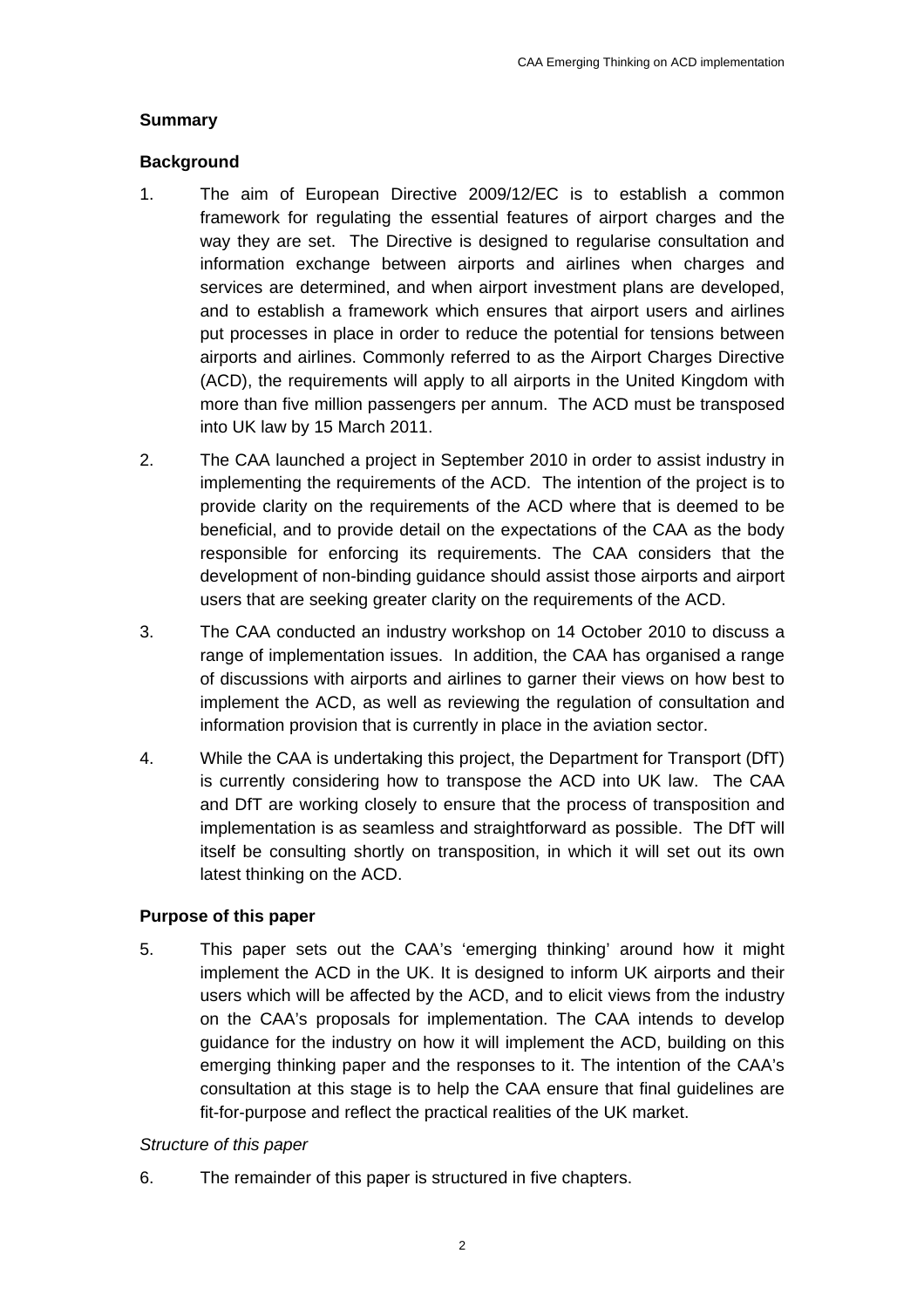- Chapter 1 sets out the CAA's overall approach to implementing the ACD, and places that in the context of the UK airport market.
- Chapter 2 describes the CAA's proposed implementation of the scope of the ACD, as described in the Directive's Article 1 Subject Matter, and the key Definitions, as described in Article 2.
- Chapter 3 sets out the CAA's emerging thinking on the ACD's requirements against airports discriminating against users (Article 3) and on the provision for the differentiation of services and charges (Article 10).
- Chapter 4 sets out the CAA's emerging thinking on the processes for consultation, described in the ACD at Article 6 (in respect of charges) and Article 8 (in respect of new infrastructure).
- Chapter 5 sets out the CAA's emerging thinking on the ACD's requirements for transparency of information provided by the airport to its users (Article 7.1) and vice versa (Article 7.2) in the context of charges consultations, and on the information to be provided by the airport in consultations on new infrastructure plans (Article 8).

#### **Next steps**

- 7. This paper is intended to facilitate discussion with stakeholders in the lead up to a formal consultation in the first quarter of 2011. There will be an opportunity to discuss its contents either directly with the CAA or at a second CAA workshop, which is planned to be held early in 2011 following the publication by the DfT of the draft statutory instrument that will be the implementing legislation for the ACD in the UK.
- 8. Stakeholders wishing to attend this workshop should confirm attendance with Susie Talbot at Susie.Talbot@caa.co.uk or 020 7453 6213. Susie Talbot should also be contacted if you are unable to attend but would like to be added to the circulation for papers and notification of website.
- 9. Stakeholders can provide comments on this document in a number of other ways including by submitting written material to the CAA, or through meetings with CAA staff. In the first instance, we encourage you to contact:

James Mackay Head, Regulatory Implementation Economic Regulation Group t: 020 7453 6233 / e: james.mackay@caa.co.uk

10. Any written responses to this document should be sent, if possible by email, to airportsreview@caa.co.uk, by 7 January 2011. Alternatively, comments may be posted to:

Susie Talbot Economic Regulation Group CAA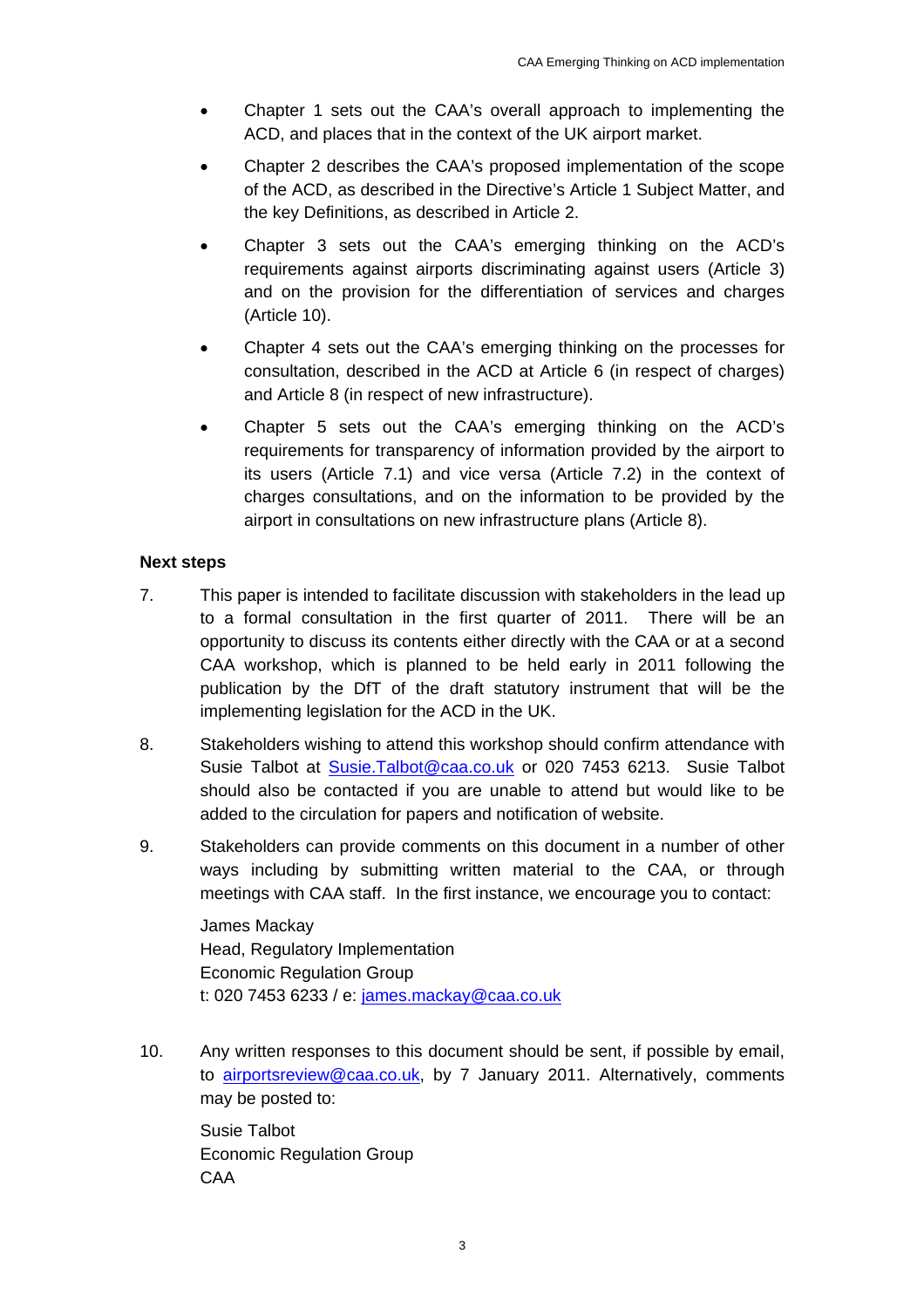45-59 Kingsway London WC2B 6TE

11. The CAA will acknowledge all responses. It expects to make responses available on its website for other parties to read as soon as practicable after the period for written comments has expired. Any material that is regarded as confidential should be clearly marked and included in a separate annex which, subject to further discussion with the author and subject to the criteria the CAA has established for treating information as confidential, will not be published.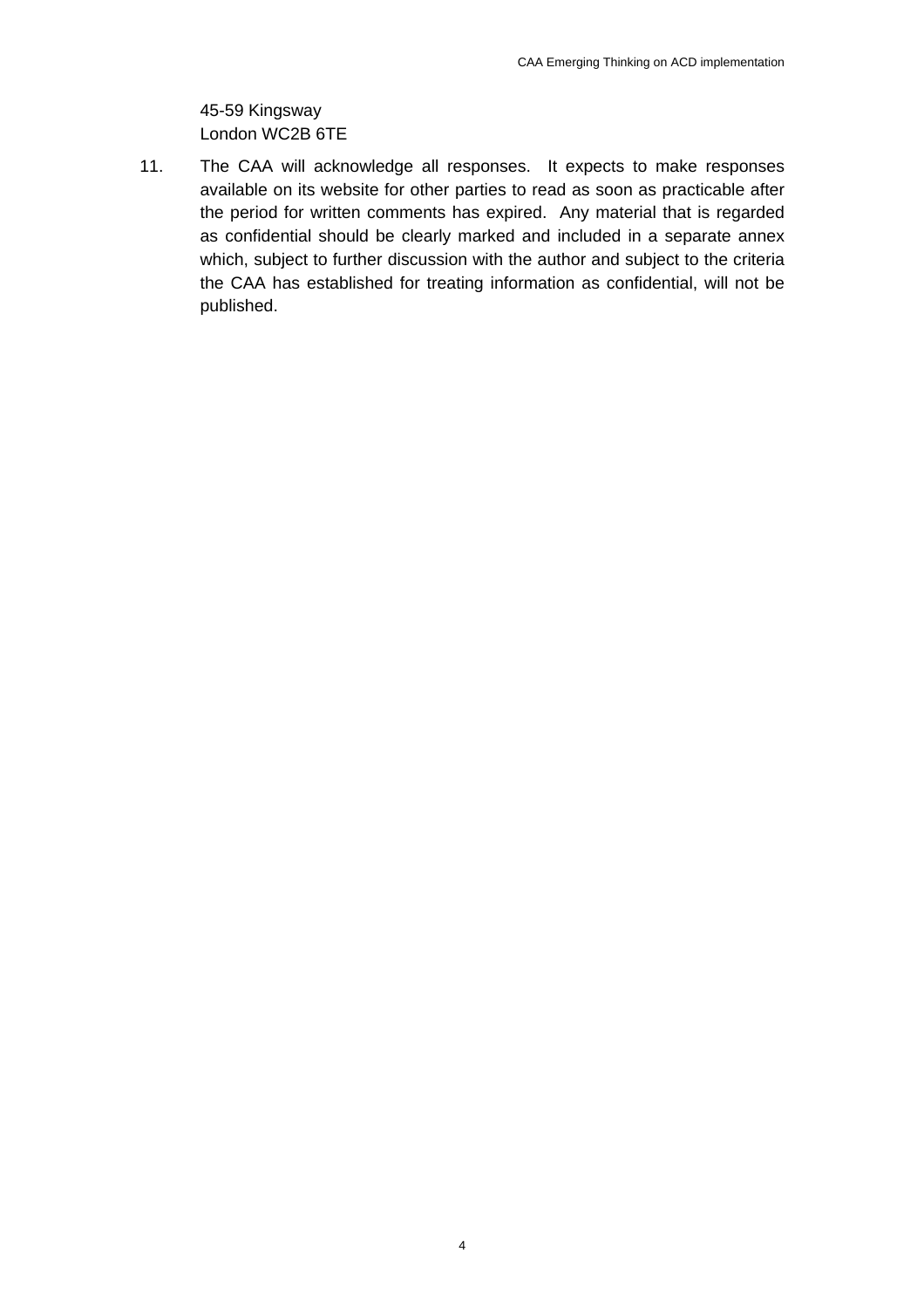# **1 CAA approach to implementing the Airport Charging Directive**

- 1.1 The Department for Transport has indicated that it intends that the CAA be the nominated independent supervisory authority responsible for the application and enforcement of the Airport Charging Directive  $(ACD)^1$  in the UK. This chapter describes the CAA's overall approach to implementing the ACD in the UK. It is based on the CAA's understanding of the current operation of the airport market here, informed by recent discussions with airport and airline stakeholders. It is also based on the CAA's understanding of the terms of the ACD, informed by discussions with legal and policy advisors from the Department for Transport. The CAA sets out its emerging thinking based on the text of the ACD, on the understanding that the DfT intends very largely to transpose the key definitions and requirements into UK legislation, by means of a statutory instrument, on a draft of which the DfT intends to consult shortly. (For the sake of brevity, all references to the ACD should be taken to include reference also to the implementing statutory instrument.)
- 1.2 The CAA's view, which has been supported by a number of recent investigations and policy reviews<sup>2</sup>, is that UK airport market is one in which, very largely, competition between airports provides the basis for the efficient supply of services and facilities to airlines, passengers and freight shippers. Competition is likely to continue to play a significant role. Indeed, there are factors that should increase the degree of inter-airport competition including BAA's divestment in 2009 of Gatwick Airport, and the prospects of further divestment of Stansted Airport and one of Glasgow and Edinburgh Airport in the coming years. Further, continued developments in the airline market and the ability to manage aircraft fleets across Europe are likely to increase competitive pressure on airports over time.
- 1.3 The CAA therefore considers that the effective operation of a competitive airport market in the UK is the primary means by which airport users will receive cost-effective access to airport capacity, services and facilities. The ACD itself provides a common framework for consultation and achieves a number of goals described in recital 2 as the "basic requirements in the relationship between airport managing bodies and airport users". These are subsequently elaborated in the Directive as requirements on airports to provide "information on how and on what basis airport charges are calculated" (recital (13)), and that "airport charges should be non-discriminatory" (recital (11)). The transparency requirements of the ACD are designed to reduce the asymmetry of information between airports and their users, and vice versa, for the better operation of the airport market. They should also allow airport users to understand better if the airport is engaging in conduct that could be viewed as anti-competitive in nature.

<sup>&</sup>lt;u> 1989 - Johann Barn, mars eta bainar eta industrial eta bainar eta baina eta baina eta baina eta baina eta ba</u> <sup>1</sup> European Directive 2009/12/EC on airport charges, 11 March 2009

<sup>&</sup>lt;sup>2</sup> Office of Fair Trading Market Study on UK Airports, 2006; Competition Commission Market Investigation of BAA's Airports; DfT Review of Economic Regulation of Airports, 2008-2010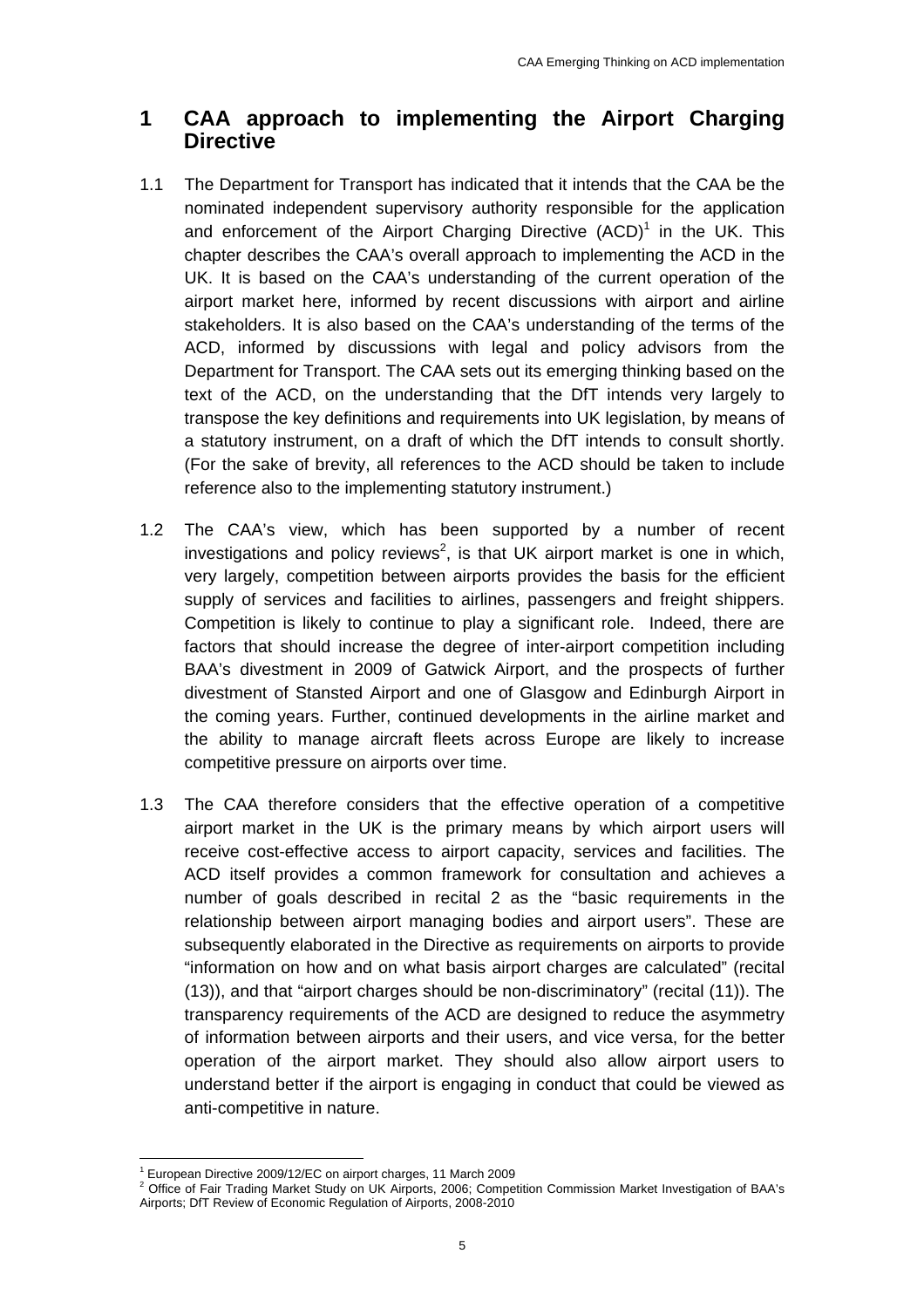- 1.4 The CAA recognises that, in specifying a range of objectives with regard to consultation and transparency, the ACD will require an additional layer of regulation, over and above what already exists in the UK via the Airports Act 1986 and the operation of the EC Treaty and EU competition law. Nevertheless, in implementing and subsequently enforcing the ACD, the CAA will continue to have close regard to competitive market outcomes, and will wish to judge any alleged breach or shortcoming with respect to the ACD in light of the market positions and behaviours of the respective airports and airlines. In other words, the CAA will focus on information exchange and consultation. The CAA will also consider the need to regulate more intrusively where market power problems are identified. The only sensible way to interpret the discretion the CAA might have when it considers more intrusive regulation is in a way that is consistent with the EC Treaty and EU competition law. The focus of the CAA is therefore to seek to support the delivery of outcomes that would be typically expected in a well-functioning airport market.
- 1.5 While the CAA will enforce the ACD with the aim of enhancing consultation where need be, the CAA will take into account the current operation of the largely competitive market which exists in the UK between airports and their users, and will consider how implementation could lead to unintended consequences that could impact on the level of competition in the market. The CAA will weigh up all relevant evidence about the operation of the relevant airport market when assessing any alleged breach of the terms of the ACD.
- 1.6 With regard to the regulatory burden on airports and airlines to comply with the terms of the ACD, the CAA's view is that the objectives of the ACD can be met at least cost to the industry by using, wherever possible, information and consultation processes which already exist, rather than requiring their creation from scratch. For example, the use by an airport of existing, hitherto internal, management information on cost structures and passenger forecasts might satisfy the transparency requirements without significant extra burdens. Similarly, the use by airports of existing user consultation groups might provide an effective way to meet the requirements for consultation procedures, provided the specific notice periods for consultation are adhered to. The CAA will expect the airport to record the process of consultation including the means by which airport users' views were solicited, information provided to airlines, other documents used in the consultation process, and records of meetings and other exchanges.
- 1.7 The CAA recognises that there are already extensive consultation mechanisms in place at the three price-regulated airports. The CAA will assess the current arrangements to identify if there are any gaps between current regulation and new requirements introduced by the ACD. The CAA expects the ACD will impose some additional consultation and transparency requirements at each of Heathrow, Gatwick and Stansted Airports, over and above that currently required by the CAA.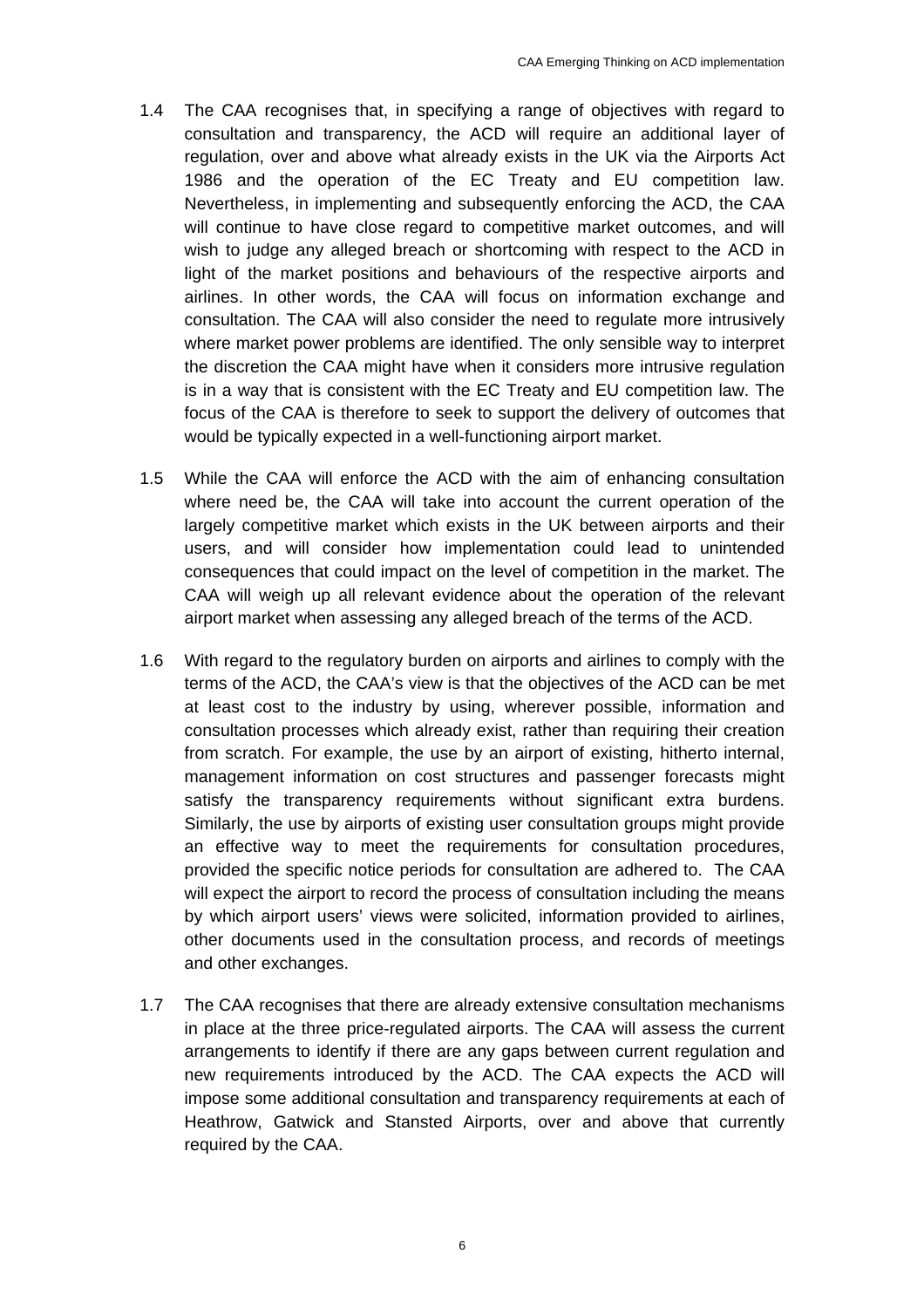1.8 The CAA recognises that DfT is currently considering new legislation that may alter the CAA's approach. If new legislation is put in place the CAA will need to consider the approach taken to ensure it is consistent with new legislative requirements.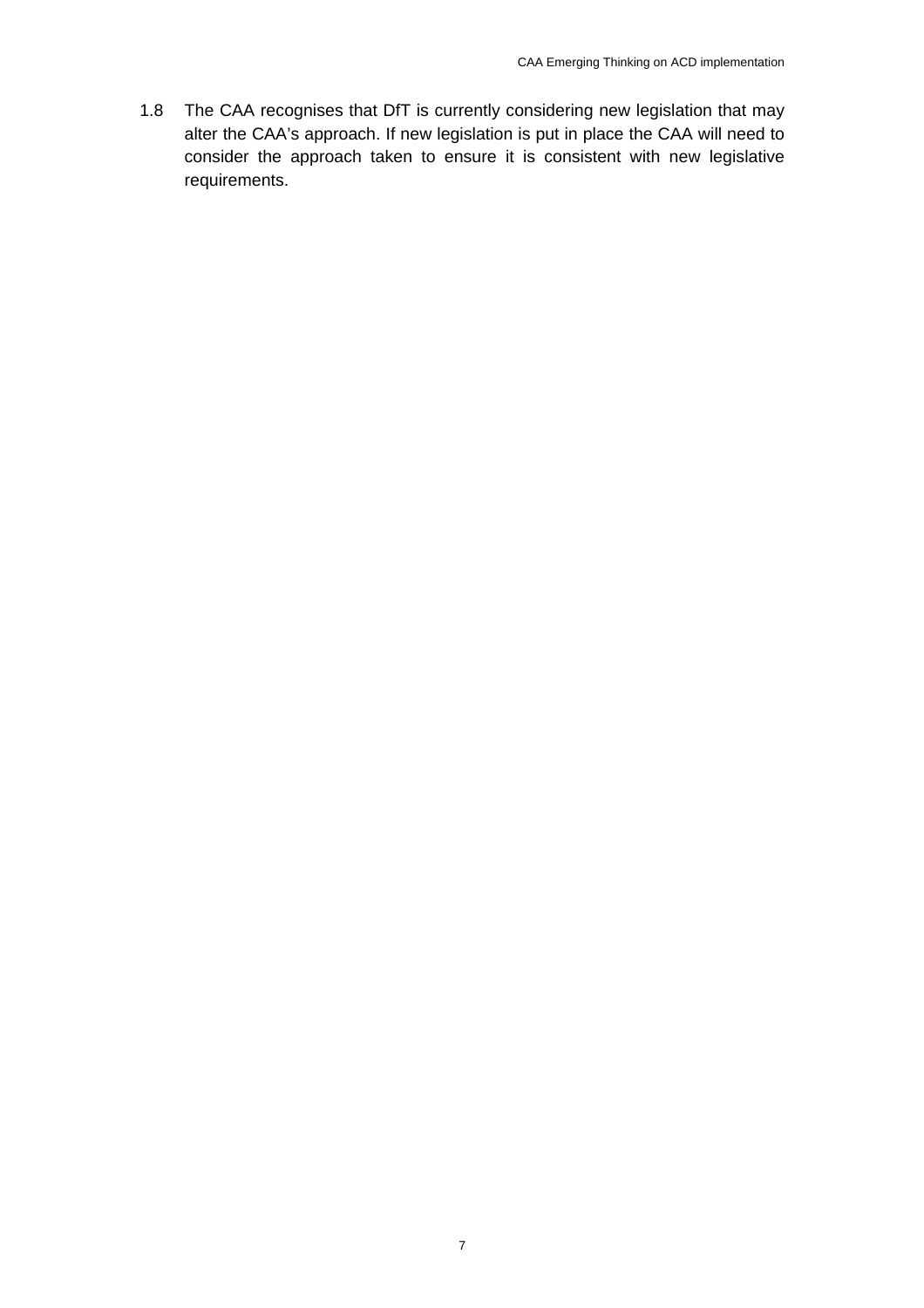# **2 Scope and definitions**

2.1 This chapter describes the CAA's proposed implementation of the scope of the ACD, as described in Article 1 Subject Matter, and the key Definitions, as described in Article 2.

# **Scope**

- 2.2 The ACD's scope covers airports with an annual traffic of over five million passenger movements. This criterion will be measured by each airport's passenger traffic, as reported to the CAA and subsequently to Eurostat, for the 12 months up to 31 December. The CAA publish these data in mid-February the following year, at which point the CAA will also publish a list of those airports which fall within the scope of the ACD.
- 2.3 The CAA considers that airports which fall within the scope of the ACD, based upon the previous calendar year's traffic data, should then be subject to the ACD's requirements as soon as is practicable following the publication by the CAA of the data and the list of airports within ACD scope. On the basis that the ACD is transposed into UK law in March 2011, any consultation process that commences after that date would need to fully comply. The CAA recognises that airports may have existing consultation and/or charging revision processes which straddle the dates at which they fall within the scope of the ACD. The following table sets out the CAA's current thinking on how the introduction of ACD regulation should be phased in during the year.

| <b>Date</b>               | <b>Action</b>                                                                                                                                                                                                                                                                                                                                                                                                                                                                                                                                                                                                                                                                                                                                                                                         |  |  |
|---------------------------|-------------------------------------------------------------------------------------------------------------------------------------------------------------------------------------------------------------------------------------------------------------------------------------------------------------------------------------------------------------------------------------------------------------------------------------------------------------------------------------------------------------------------------------------------------------------------------------------------------------------------------------------------------------------------------------------------------------------------------------------------------------------------------------------------------|--|--|
| January Year A            | Airports report to CAA passenger traffic for January-<br>December of the previous year (the reference year referred<br>to as $A-1$ ).                                                                                                                                                                                                                                                                                                                                                                                                                                                                                                                                                                                                                                                                 |  |  |
| Mid<br>February<br>Year A | CAA publishes Year (A-1) traffic data and list of airports<br>with passenger numbers greater than 5 million, thus falling<br>within ACD scope.                                                                                                                                                                                                                                                                                                                                                                                                                                                                                                                                                                                                                                                        |  |  |
| March Year A              | For airports within ACD scope (as defined by Year (A-1)<br>traffic), all ACD requirements come into force. However,<br>airports typically set charges on a calendar or financial year<br>basis. In those cases the airport will have commenced<br>consultation whilst outside the scope of the ACD with the<br>intention of implementing any changes in January or April<br>of Year A. The CAA would propose not to require the<br>airport to conduct a further full 4 month consultation with<br>users, as required ordinarily by the ACD. For 2011, such a<br>dispensation could potentially apply to all airports. For<br>subsequent years, it would only apply to those airports that<br>had grown above the traffic threshold in the reference year<br>and thus came newly within the ACD scope. |  |  |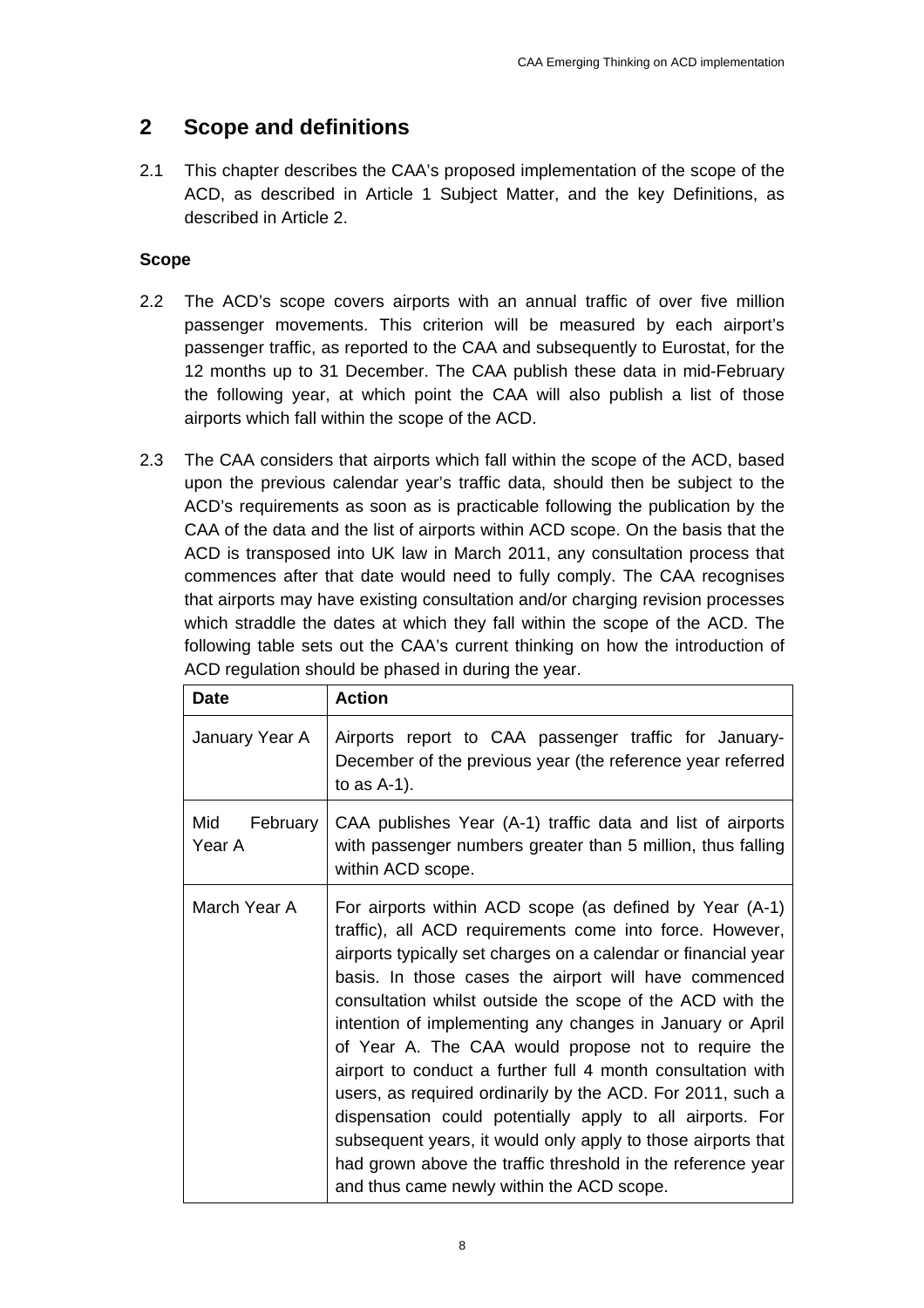| <b>Date</b>                       | <b>Action</b>                                                                                                                                                                                                                                                                                                                                             |  |  |
|-----------------------------------|-----------------------------------------------------------------------------------------------------------------------------------------------------------------------------------------------------------------------------------------------------------------------------------------------------------------------------------------------------------|--|--|
| March Year A                      | Earliest date on which an airport could commence 4 month<br>consultation on any proposed changes to charges and<br>need to comply with the requirements of the ACD                                                                                                                                                                                        |  |  |
| July Year A                       | Earliest date on which an airport could implement changes<br>to charges, following 4 month consultation.                                                                                                                                                                                                                                                  |  |  |
| September Year<br>A               | Airports setting charges on a calendar basis<br>must<br>commence consultation no later than September.                                                                                                                                                                                                                                                    |  |  |
| December Year<br>A                | Airports setting charges on a financial year basis must<br>commence consultation no later than September.                                                                                                                                                                                                                                                 |  |  |
| January $(A + 1)$                 | Airports report to CAA passenger traffic for January-<br>December Year A (the new reference year).                                                                                                                                                                                                                                                        |  |  |
| February<br>Mid<br>Year $(A + 1)$ | CAA publishes Year A traffic data and list of airports with<br>passenger numbers greater than 5 million, thus falling<br>within ACD scope. For those airports within ACD scope<br>based on Year (A-1) but out of scope based on Year traffic,<br>the ACD requirements would continue to apply up to end<br>March Year (A+1), and then cease from 1 April. |  |  |

- 2.4 As apparent from the table above, in practice some airports may have already commenced (while outside the ACD scope) consultation processes for airport charges coming into effect from the start of the financial year (from which point then within ACD scope). While the CAA has suggested above a pragmatic approach for dealing with such transitions to ACD regulation, it considers that there may be merit in exploring further the possibility of defining ACD scope on the basis of a smoothing of passenger traffic such as is the current practice in the Airports Act. Such an approach might reduce the number of transitions into and out of regulation for airports whose traffic is close to the ACD threshold of 5 million passengers per year. The CAA will be exploring this issue further with the DfT.
- 2.5 The ACD definition of airport charges (Article 2.4) is broadly similar to that applied under the Airports Act. In practice this means that the charges covered by the ACD are what are typically referred to as 'aeronautical charges'.
- 2.6 In keeping with the current definitions in the Airports Act the CAA therefore considers that the following fall within the scope of airport charges for the purposes of the ACD:
	- **Landing**
	- Take-off
	- Aircraft parking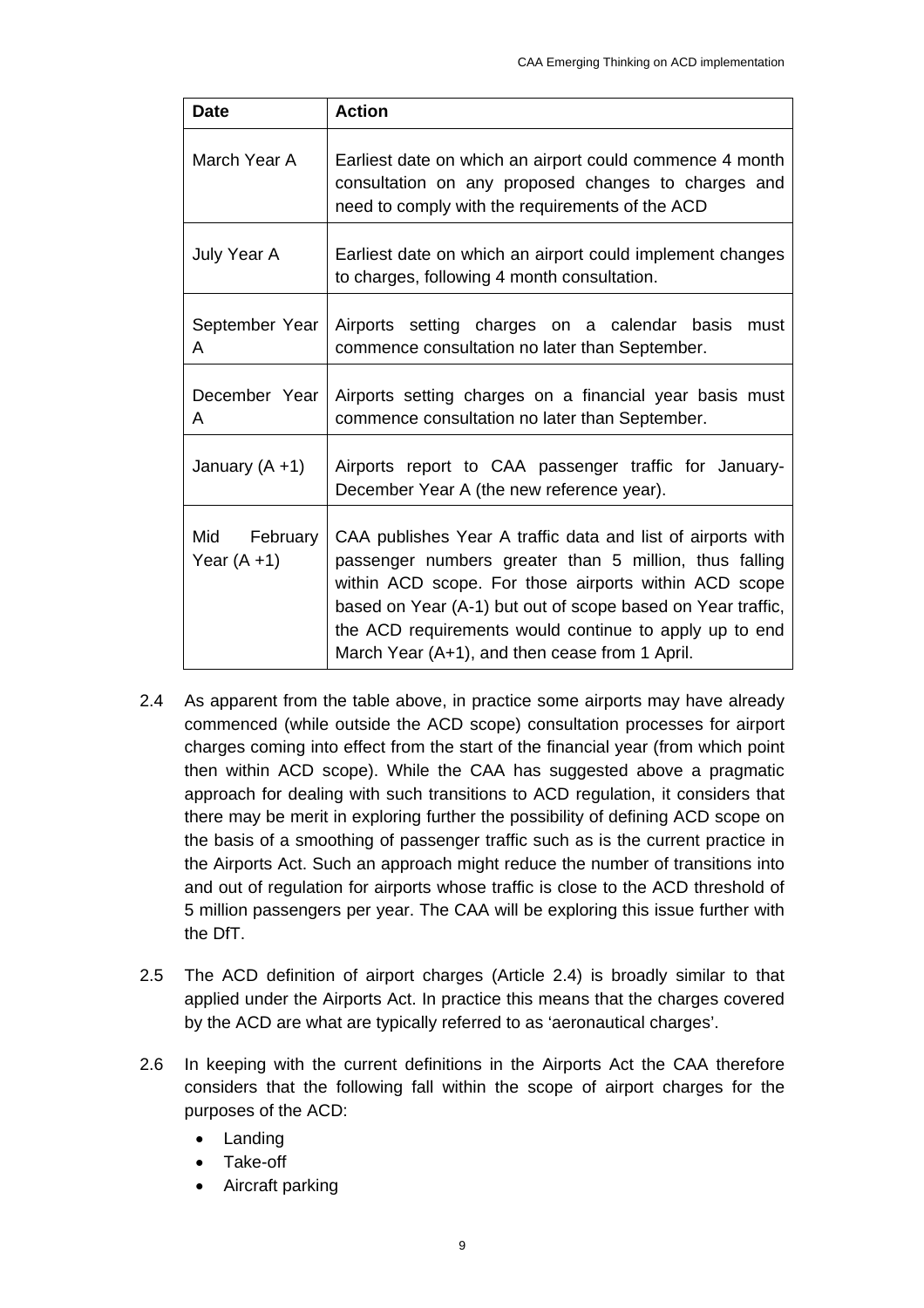- Airfield lighting
- Passenger processing and/or transit
- Passenger security
- 2.7 The CAA notes however, that the definition in the ACD could cover charges that go beyond what is typically considered as an aeronautical charge by the airport. As such charges for services such as Fixed Electrical Ground Power (FEGP), stand entry guidance systems (SEGS) and air provided to aircraft may also be covered.
- 2.8 The CAA considers that the following fall outside the definition of airport charges for the purposes of the ACD: charges levied by reference to, or for the supply of -
	- Ground-handling services in general, as defined by the Annex to the Ground-handling Directive, Council Directive 96/67/EC, including per bag charges for the use of airport baggage processing systems
	- Services for passengers with reduced mobility and/or disability
	- Air navigation services where provided directly by the airport
- 2.9 In the CAA's view, where any of these charges noted in paragraph 2.5 are bundled in with other airport charges, the airport may note that this is the case. It would not, however, need to decompose its overall charge to users to identify specifically these component parts.
- 2.10 The ACD definition of airport user (Article 3), as noted above, describes persons "responsible for the carriage of passengers, mail and /or freight by air". This includes aircraft that carry passengers and cargo and smaller air transport organisations belonging to the general aviation category, business aviation and air taxis. It excludes passengers and the end users of freight services.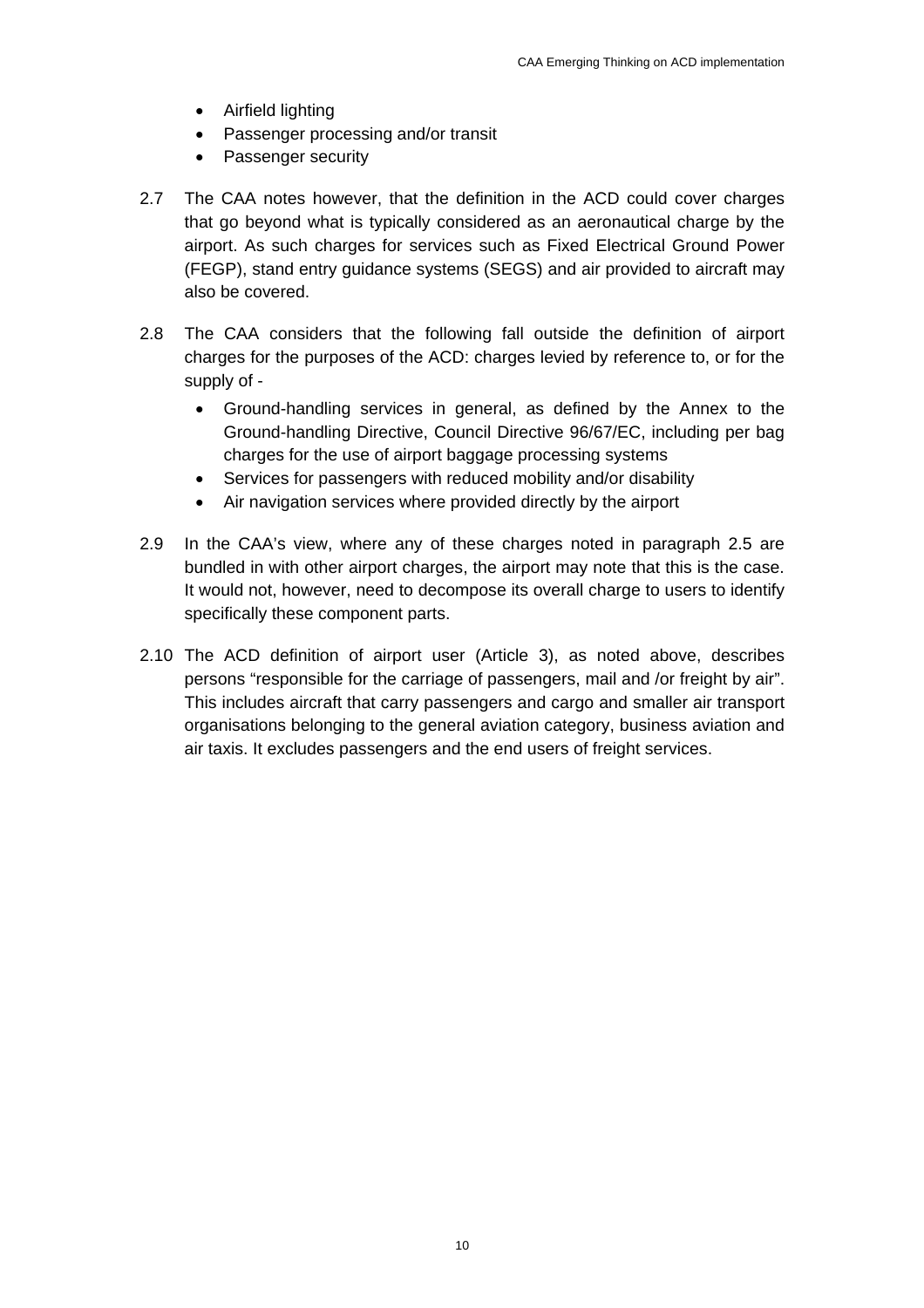# **3 Discrimination and differentiation**

- 3.1 This chapter sets out the CAA's emerging thinking on the ACD's requirements against airports discriminating against users (Article 3) and on the provision for the differentiation of services and charges (Article 10) by airports.
- 3.2 The terms price discrimination and price differentiation are often used to describe similar issues<sup>3</sup>. Discriminating between different types of airport user and differentiating charges levied on them are both normal mechanisms the CAA would expect to observe in a well functioning market. Charges may differ for a number of reasons including the relative costs / value introduced by different airport users and the incentives the airport wants to use to develop its business.
- 3.3 The issue of discrimination or differentiation only becomes a concern if the airport is embarking on a form of conduct that is deemed to be unreasonable within the scheme of the ACD. This typically means the airport has taken a decision to discriminate between users or differentiate charges without reference to objective and transparent criteria. The concern for the CAA as a regulator is the risk that this type of behaviour could harm effective competition in the market. This distinction between legitimate differences in treatment and conduct which requires regulatory treatment is reflected in the provision of Article 10.1 of the ACD which carves out certain types of behaviour from a general prohibition on discrimination. The remainder of this chapter considers the issues of discrimination and differentiation in greater detail.

## **Discrimination**

- 3.4 The Airports Act 1986 provides the CAA with powers to investigate and remedy a number of forms of conduct including unreasonable discrimination against an airport user or class of user or the unfair exploitation of a bargaining position. This enables the CAA to impose conditions on regulated airports to remedy or prevent the adverse effects caused by an airport's "unreasonable discrimination" against a class of user or particular users. The airport's actions may be in respect of "any trade practice, or any pricing policy", or "the granting of rights by virtue of which relevant activities may be carried on at the airport by any other person or persons".
- 3.5 The CAA set out its policy and processes for the use of s.41 of the Airports Act in its statement of 2006<sup>4</sup>. In this, it proposed to apply s.41 in a way that was in line with the application of the Competition Act 1998 and EC competition law. In particular, the CAA stated<sup>5</sup>:

<u> 1989 - Johann Barn, mars eta bainar eta industrial eta bainar eta baina eta baina eta baina eta baina eta ba</u>

<sup>&</sup>lt;sup>3</sup> The OECD defines price discrimination as follows "Price discrimination occurs when customers in different market segments are charged different prices for the same good or service, for reasons unrelated to costs. Price discrimination is effective only if customers cannot profitably re-sell the goods or services to other customers."<br>A The CAA's use of section 41 of the Airports Act 1986 - The CAA's policy and processes, December 2006

 $<sup>5</sup>$  Ibid, paragraph 3.11</sup>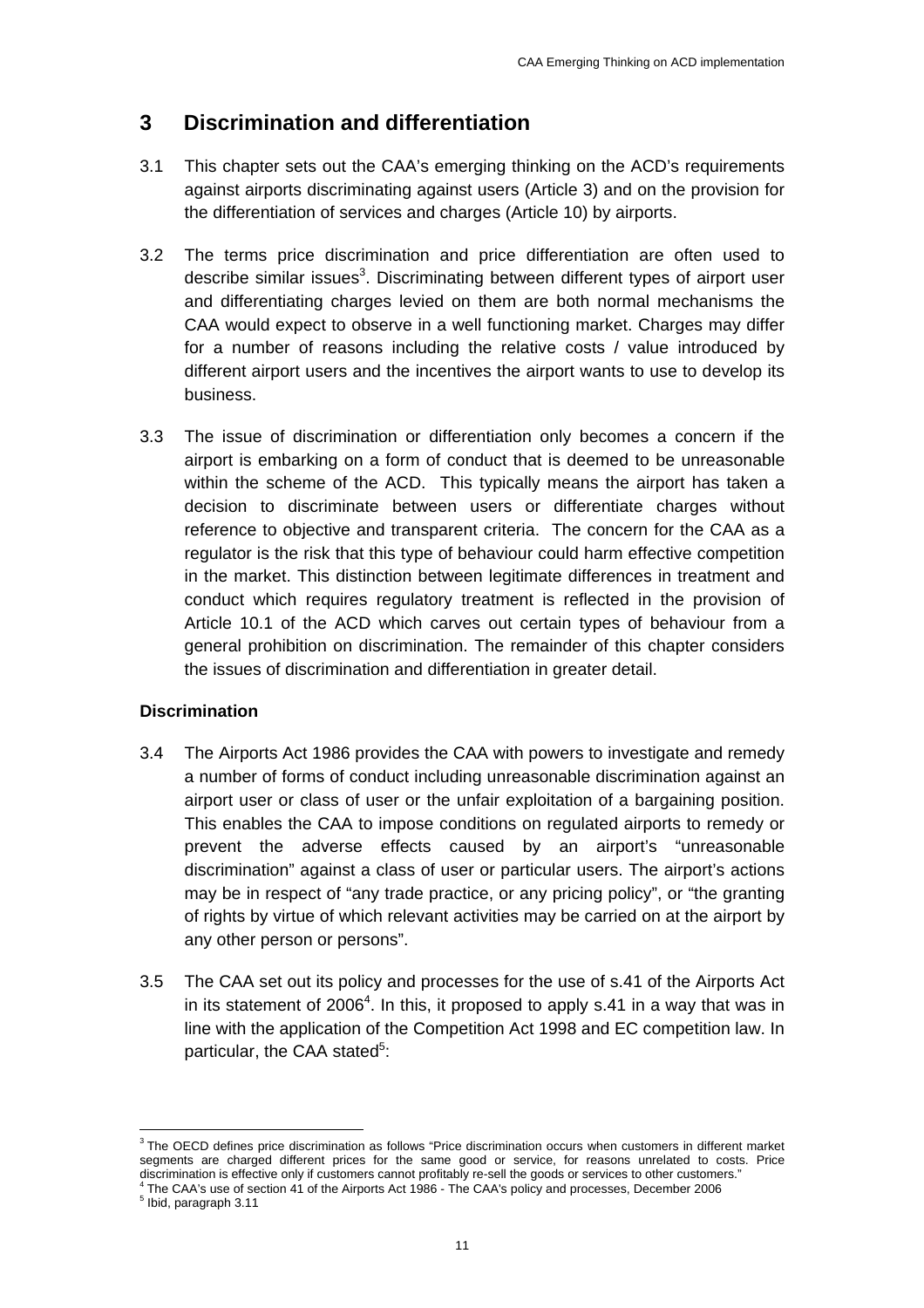*The CAA agrees that it must base its investigations upon its powers and duties under the Airports Act, but it considers that these are sufficiently akin to those of the OFT when it applies competition law for it to have regard to the analytical framework that would be adopted by the OFT when handling comparable cases under the Competition Act. In practice, this is likely to result in decisions that would be consistent under both section 41 and national (and EC) competition law. The CAA would, however, remain open to argument, in any particular case, that its powers and duties may lead it to a different conclusion than would result from applying the Competition Act.*

- 3.6 In other words, the CAA's implementation of its s.41 powers would follow the analytical framework established by the EC and UK competition authorities and the relevant courts. This would entail analysing the extent to which the airport in question had significant market power, or a position of dominance, in the relevant market<sup>6</sup>. Only if the market power/dominance threshold were crossed would the CAA then assess whether the airport's course of conduct was unreasonably discriminatory, or an abuse of a dominant position in the terminology of competition law. This is also consistent with current guidance from the EC Commission on Article 102 which focuses on the effect of behaviour rather than its precise form.<sup>7</sup>
- 3.7 The ACD specifies (Article 3) that: "Member States shall ensure that airport charges do not discriminate among airport users, in accordance with Community law. This does not prevent the modulation of airport charges for issues of public and general interest, including environmental issues. The criteria used for such a modulation shall be relevant, objective and transparent". As a complement to this non-discrimination provision, Article 10.1 specifically allows for the differentiation of services and charges: "The level of airport charges may be differentiated according to the quality and scope of such services and their costs or any other objective and transparent justification. Without prejudice to Article 3, airport managing bodies shall remain free to set any such differentiated airport charges".
- 3.8 The CAA's current thinking is that the cross-reference in Article 3 to Community law, along with the cross-reference in recital (18) that "This Directive should be without prejudice to the Treaty, in particular Articles 81 to 89 [now Articles 101 to 109] thereof [the competition regime]", give a clear steer that the nondiscrimination provisions of the ACD should be implemented in line with EU competition law. Indeed, the CAA cannot take actions under UK law, including the ACD (once implemented) that would run contrary to the EC Treaty. The CAA already applies s41 in line with UK and EU competition law; the CAA considers that Article 3 of the ACD is already effectively implemented by means of the s.41 regime. As such, this aspect of the ACD has not introduced any new legal requirements in the UK other than introducing transparency and consultation obligations that make it easier for airport users to understand

<sup>&</sup>lt;u> 1989 - Johann Barn, mars eta bainar eta industrial eta bainar eta baina eta baina eta baina eta baina eta ba</u>  $6$  For the avoidance of doubt, the CAA may not limit its investigation to whether an airport has significant market power as whole, as in some instances an airport may have significant market power in a particular market segment, for example, cargo flights or business aviation.<br><sup>7</sup> Commission Communication 2000/C45/02

Commission Communication 2009/C45/02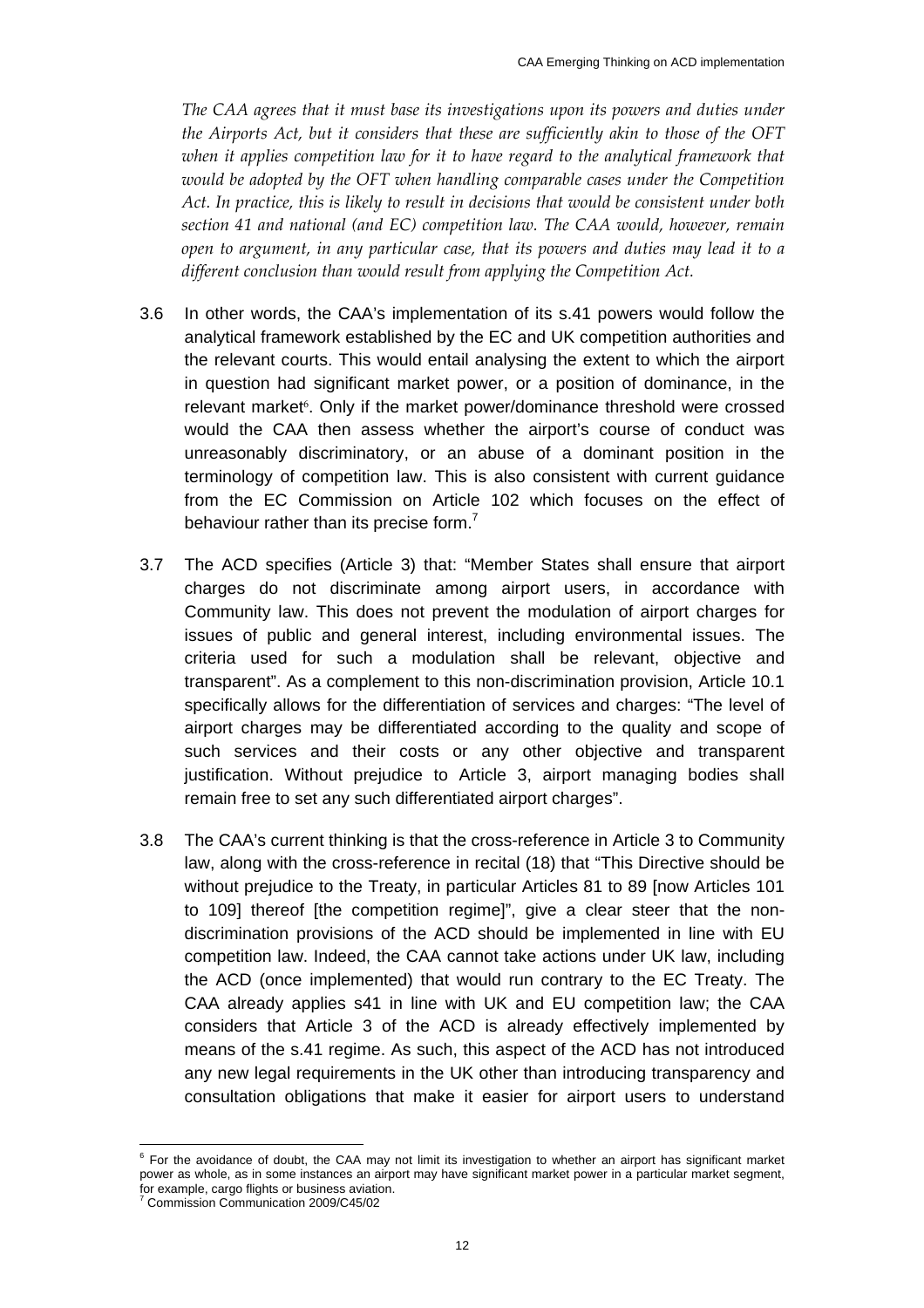charges and therefore to assess airports' compliance with existing competition law. CAA's view is that both the framework in s.41 and that set out in ACD restrict regulatory intervention to those situations where there is a risk to effective competition as set out in the relevant case law and guidance on abuse of a dominant position.

- 3.9 In practice, the CAA would propose to apply the non-discrimination provisions of the ACD in a broadly similar manner as it currently implements s.41:
	- On receipt of complaint from an airport user, the CAA would conduct an initial investigation to establish the basis of the complaint and the context.
	- On the strength of the evidence, the CAA may then proceed to a formal investigation.
	- The first stage of such an investigation would be to define the market within which the alleged discrimination by the airport took place.
	- Only if the CAA assessed the airport to have significant market power in the relevant market would the CAA proceed to the second stage of the investigation, to determine whether the airport had discriminated against users by abusing its market power.
- 3.10 In addition, under proposed amendments to the Airports Act airport users will have the additional protection against anti-competitive behaviour by an airport of being able to request a competition assessment by the CAA. If the CAA finds an airport to have enduring significant market power in a relevant market, then it may issue an economic licence on the airport where the benefits of doing so outweigh the costs. Such a licence would allow the CAA to apply detailed economic regulation on the airport, including where this is warranted, price regulation. The CAA is currently consulting with stakeholders on the competition assessment guidelines<sup>®</sup> it would apply in conducting such assessments and in reaching the subsequent judgements on the requirement for price regulation of an airport under the Airports Act. The CAA works closely with the Office of Fair Trading (OFT) when considering competition issues under s41 of the Airports Act and has a Memorandum of Understanding that sets out how the two organisations work together when assessing issues in the airports sector.

 8 CAA Competition Guidelines – Issues Paper, September 2010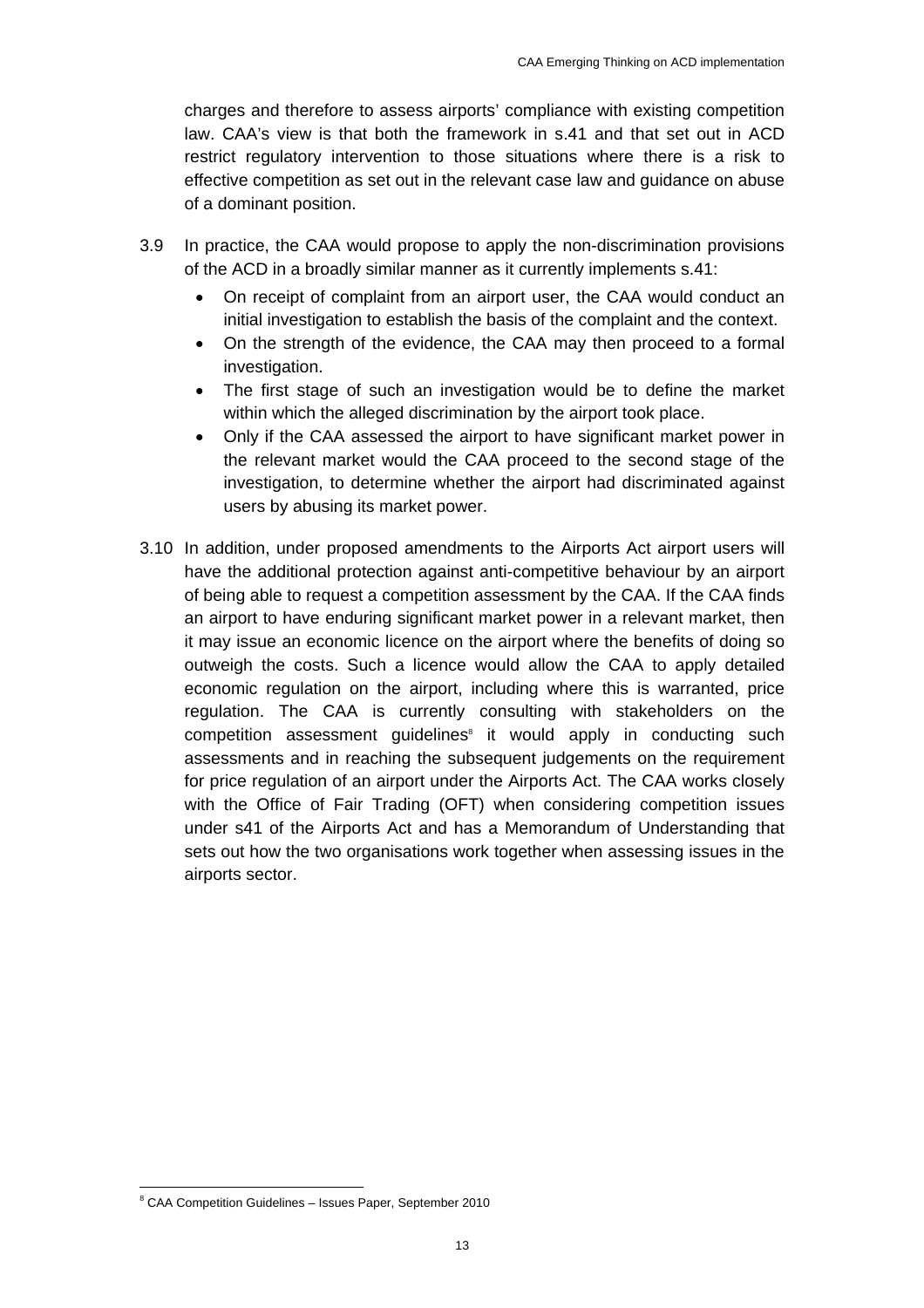#### **Differentiation**

- 3.11 Some firms are able to charge different prices to different customers for the same product. This is termed price discrimination / differentiation. In this context it is a more broadly drawn concept than the use of the term in the context of competition analysis. Price discrimination/differentiation is a common practice across a range of different markets and is not confined to airport markets. It is often observed in competitive markets. For example, airlines often charge different prices to customers depending upon the day of week and the time of the year – i.e. varying their charges by on- and off-peak.
- 3.12 The CAA therefore considers that the charging of different prices or the use of different terms of business where it is efficient to do so is a normal aspect of any well-functioning market, whether described as price differentiation or price discrimination. Different prices for the same or similar services and facilities are not *per se* anti-competitive or necessarily harmful to airport users' interests as to warrant regulatory intervention. The key test is whether the differentiation amounts to unreasonable discrimination, which in turn rests on upon an assessment of the market power of the airport in the relevant market and the effects of competition on end users<sup>9</sup>. In this regard, the CAA sees no current legislative or regulatory barriers in the UK to airports varying the quality and scope of particular airport services, terminals or parts of terminals, with the aim of providing tailored services or a dedicated terminal or part of a terminal", as specified in Article 10.1. The CAA considers that no additional measures are required in the UK to implement this aspect of the ACD.
- 3.13 In some cases, price differentiation is specified in the published airport charges tariff. Where such differentiation is by reference to clear criteria such as opening new routes, bringing a specified volume of traffic/passengers to the airport and flights at certain times of day or year. Clear criteria that reflect different costs of supply, service quality or the value brought by the airline are more likely to comply with the ACD.
- 3.14 The CAA recognises that, in practice, some users at some airports have been able to negotiate airport charges lower than those available via the published tariff (even taking account of differentiated prices on such tariffs). The CAA notes that long term deals between airports and airports users are a common feature of the UK market, and that there is nothing in the ACD from a regulatory point of view that requires deals that are currently in place to be re-opened. Any re-opening of previously negotiated deals would be purely a commercial matter between the respective parties. Once the ACD has come into force, the CAA believes that current and newly negotiated long-term deals are acceptable. The CAA considers that provided the existence of such negotiated deals and their overall rationale is made known by the airport to all users, then the terms of such deals need not be published by the airport for it to be compliant with Article 10.1. Examples of rationales which the CAA considers

<u> 1989 - Johann Barn, mars ar breithinn ar chuid ann an t-</u>

<sup>9</sup> The ability to price discriminate persistently can be characteristic of market power. Jones and Sufrin, EC Competition Law.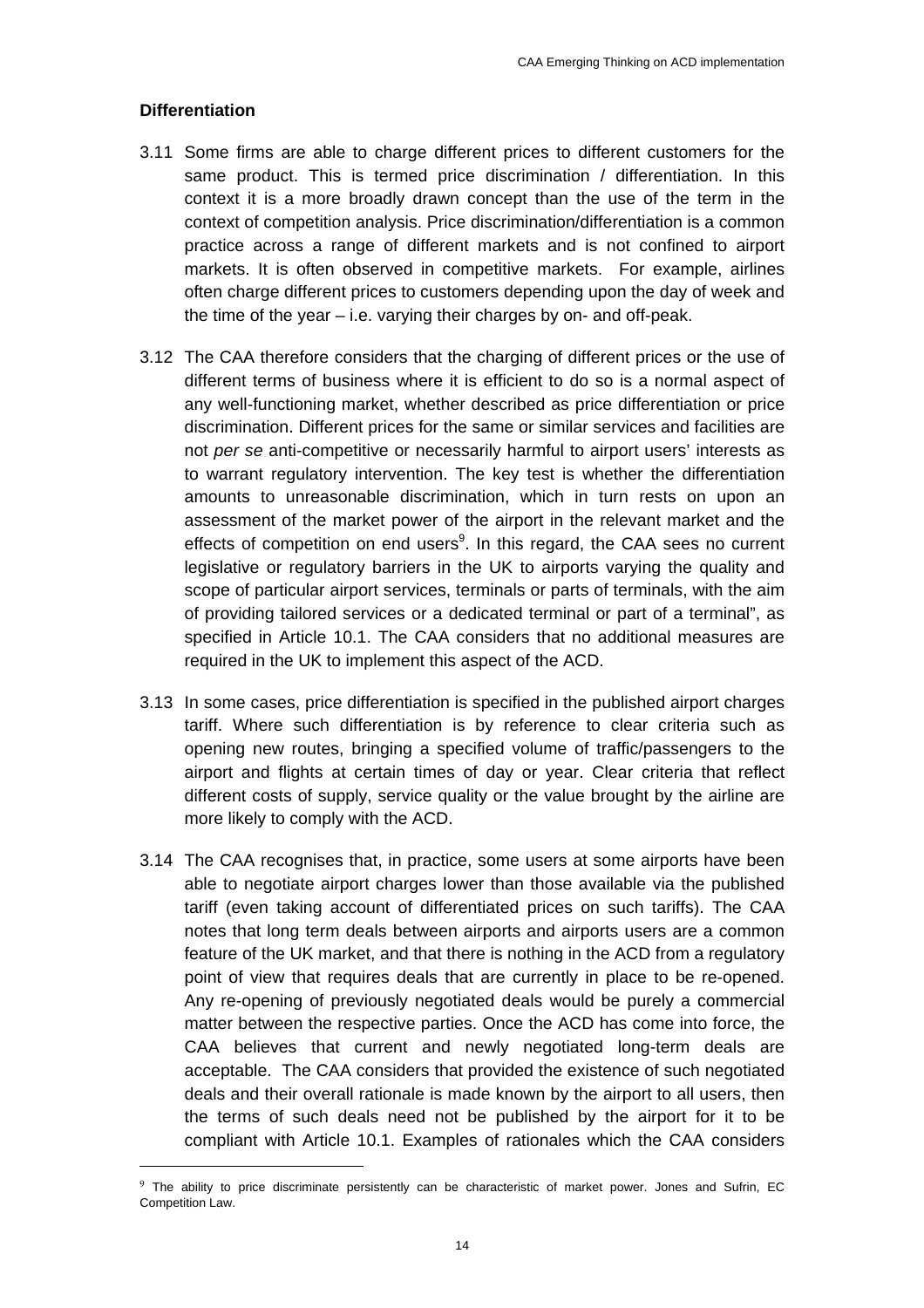may meet the ACD requirements for "objective and transparent justification" include:

- sharing risk and reward over the long term and in establishing the necessary commitment to justify lower charges and / or to fund airport development; and
- discounting price that reflects the value to the airport of new routes and / or volumes.

The question of whether such deals amount to unreasonable discrimination could be investigated by the CAA, following any airport user complaint, under the regulatory framework that implements Article 3.

#### **Access to capacity constrained facilities**

- 3.15 Article 10.2 of the ACD also provides for users to have access to tailored services or facilities at an airport, and for a means of determining access to capacity-constrained facilities: "Member States shall take the necessary measures to allow any airport user wishing to use the tailored services or dedicated terminal or part of a terminal, to have access to these services and terminal or part of a terminal. In the event that more airport users wish to have access to the tailored services and/or a dedicated terminal or part of a terminal than is possible due to capacity constraints, access shall be determined on the basis of relevant, objective, transparent and non-discriminatory criteria. These criteria may be set by the airport managing body and Member States may require these criteria to be endorsed by the independent supervisory authority".
- 3.16 In the UK, the DfT has concluded that, in implementing the ACD, it will not require the CAA as the independent supervisory authority to endorse the criteria for access to capacity-constrained airport facilities. Airports will thus be free to set their own criteria for access, subject to the general provisions of Article 10.2. In the CAA's view, among the "relevant, objective, transparent and non-discriminatory criteria" which an airport might use to justify the allocation of capacity constrained facilities are:
	- future growth prospects of a user at the airport;
	- volume of business provided by the user to the airport;
	- routes and/or types of passenger/freight served by the user from the airport; and
	- transition costs associated with airport user moves.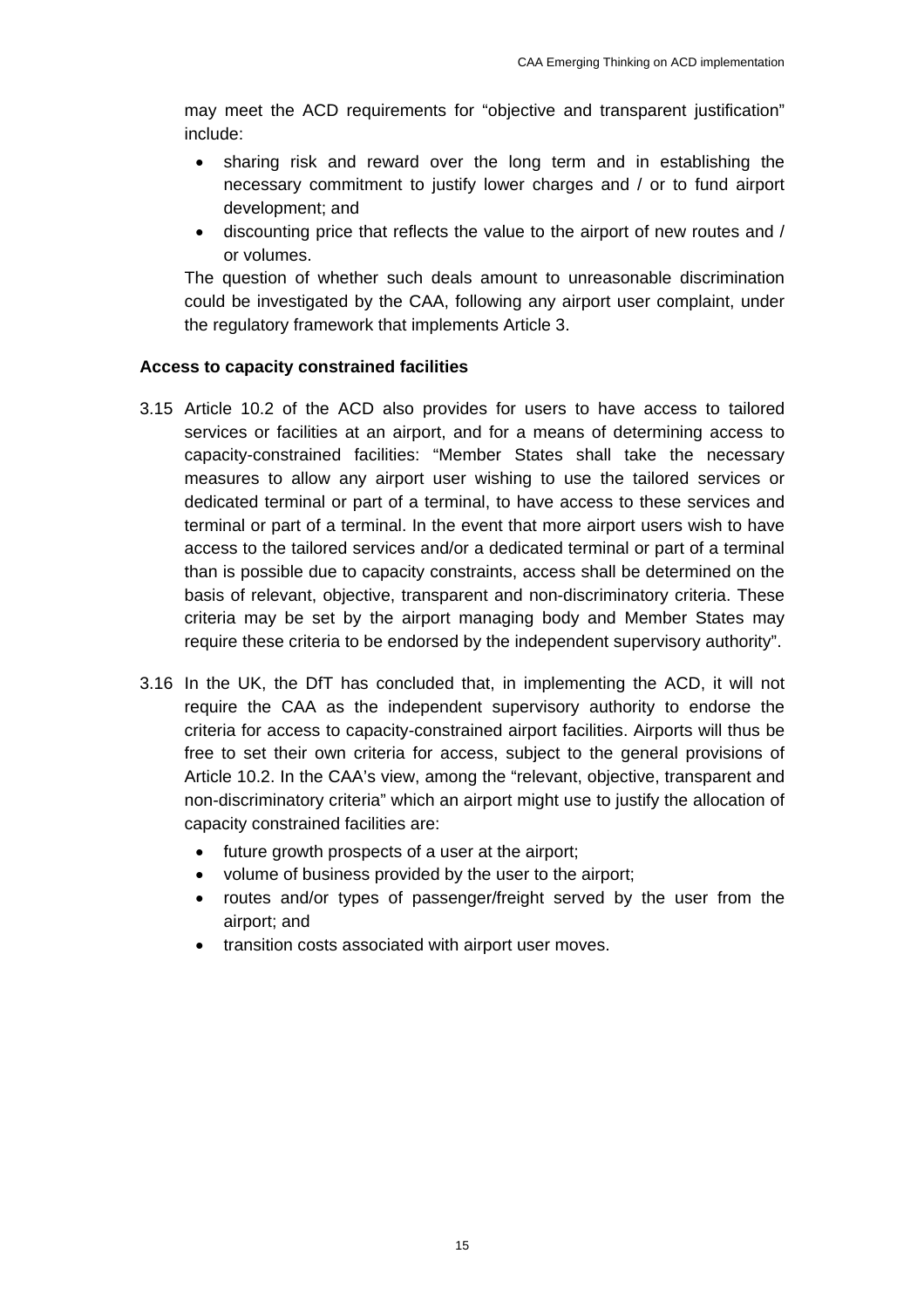3.17 The CAA also notes that access to some airports in the UK is constrained due to the availability of landing rights conferred through 'slot' allocation. For the purposes of the ACD, the CAA assumes that an airline must already have slot rights at the airport in question in order for the airline's request for access to capacity-constrained facilities to be considered by the airport under the terms of Article 10.2.

#### **Summary**

3.18 In summary, the CAA considers that discriminating between different types of airport user and differentiating charges levied on them are both normal mechanisms the CAA would expect to observe in a well functioning market. The ACD does not significantly change airports rights and obligations in this area. Indeed, price differentiation is often observed in a well functioning competitive market, for example in the way airlines differentiate ticket prices on different routes, and between passengers booking at different times on the same route. The key change that the ACD will introduce is the requirement on airports to make their justifications for any differentiation of charges "objective and transparent", without necessarily publishing the terms of the differential charges themselves. Continuity with the current UK regulatory regime, under s.41 of the Airports Act, will be secured by the that the CAA would need to assess an airport to have significant market power before it could consider whether any alleged discrimination against airport users was unreasonable within the scheme of the ACD.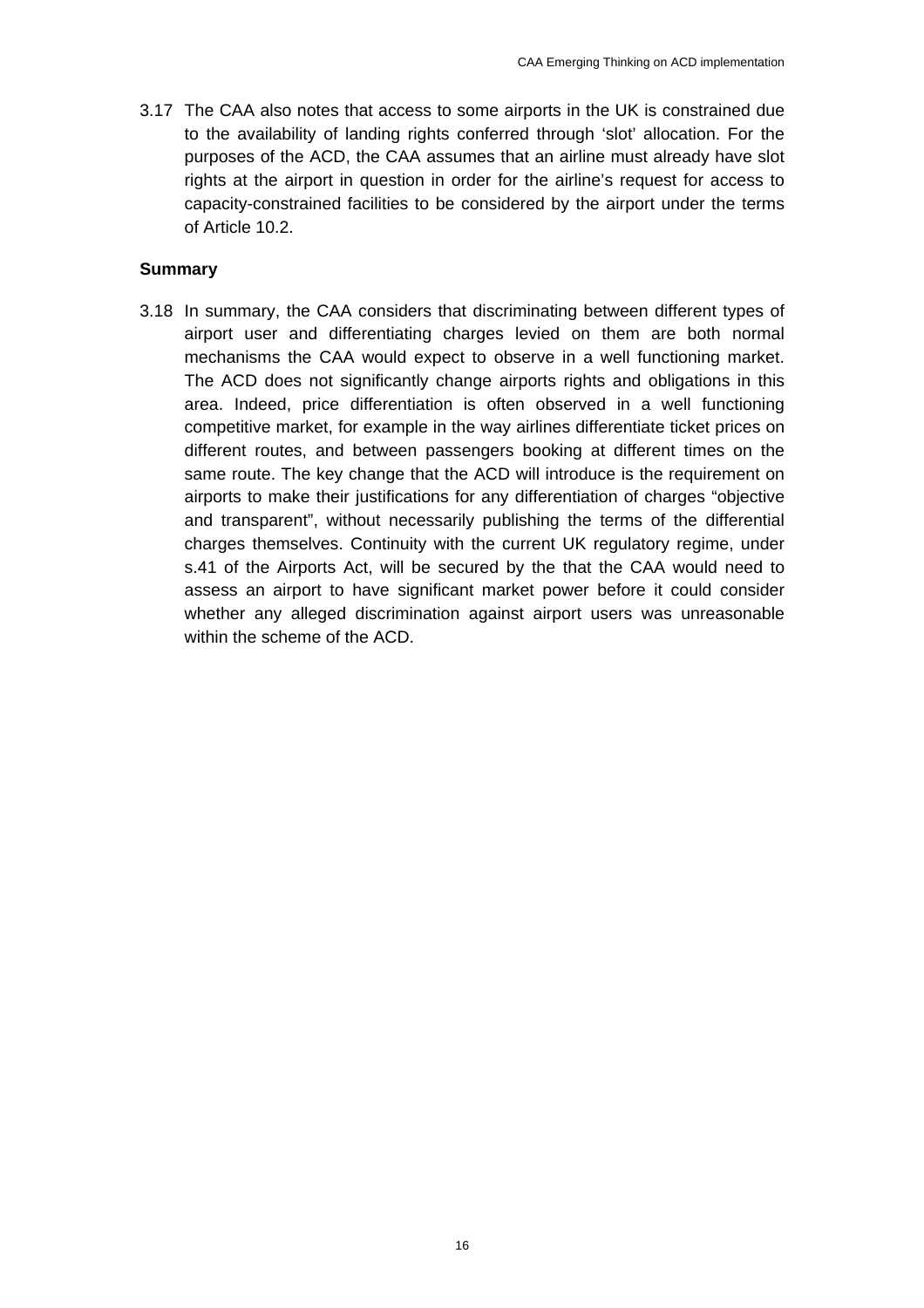# **4 Consultation and remedy**

- 4.1 This chapter sets out the CAA's emerging thinking on the processes for consultation, described in the ACD at Article 6 (in respect of charges) and Article 8 (in respect of new infrastructure). The following chapter 5 considers the content of such consultations, as described by the ACD's transparency requirements in Article 7.
- 4.2 As set out in the summary to this paper, the CAA considers that in general the level of consultative dialogue between UK airports and their airline users to be adequate to meet the needs of each side. In large part, competition in the airport market provides adequate incentive on airports to deliver good value services and facilities to their users, as part of which airports will naturally keep their users informed of proposed changes in charges and of plans for new infrastructure. At a minority of airports, notably the three price-regulated airports Heathrow, Gatwick and Stansted, the CAA has introduced over a series of price controls greater regulation on the conduct of consultation between airport and airlines, largely covering investment plans and charges other than the core price-regulated airport charge. More recently, Aberdeen Airport has become regulated as to the conduct of its consultation on investment plans, following the Competition Commission market investigation into BAA's airports.
- 4.3 The main changes which the ACD will bring to the conduct of consultation on the level and structure of charges are to make such consultation automatic whenever an airport proposes to alter charges, subject to a defined timetable, and informed by defined sets of information from the airport to its users and vice versa. Notwithstanding these additional requirements, the CAA would expect airports and their users to seek to use existing consultation processes and forums wherever possible in order to comply with the ACD requirements as efficiently and effectively as possible. For example, Airline Operators' Committees, charges forums, or an exchange of letters are all legitimate forms of consultation, as are email and web-based forms of communication and information sharing. A key requirement on airports will be to document the means by which it has informed all users of proposed changes, how the airport has taken account of consultation responses and of the processes by which they can be consulted.
- 4.4 The ACD contains provision (Articles 6.3 and 6.4) for the independent supervisory authority (the CAA, in the UK) to adjudicate on any dispute on airport charges. The DfT has indicated<sup>10</sup> that, using the discretion afforded to Member States in Article 6.5, it will not apply these articles in the UK, as it will be introducing, in parallel with the ACD implementing legislation, provision for the CAA to "examine, on a regular basis or in response to requests from interested parties, whether such airports are subject to effective competition" (Article 6.5(b)). The CAA in consultation with stakeholders is currently

<sup>&</sup>lt;u> 1989 - Johann Barnett, fransk politiker (d. 1989)</u><br>1900 - Johann Barnett, skuadarsk politiker (d. 1900)<br>1900 - Johann Barnett, fransk politiker (d. 1900) <sup>10</sup> At CAA workshop on ACD implementation, 14 October 2010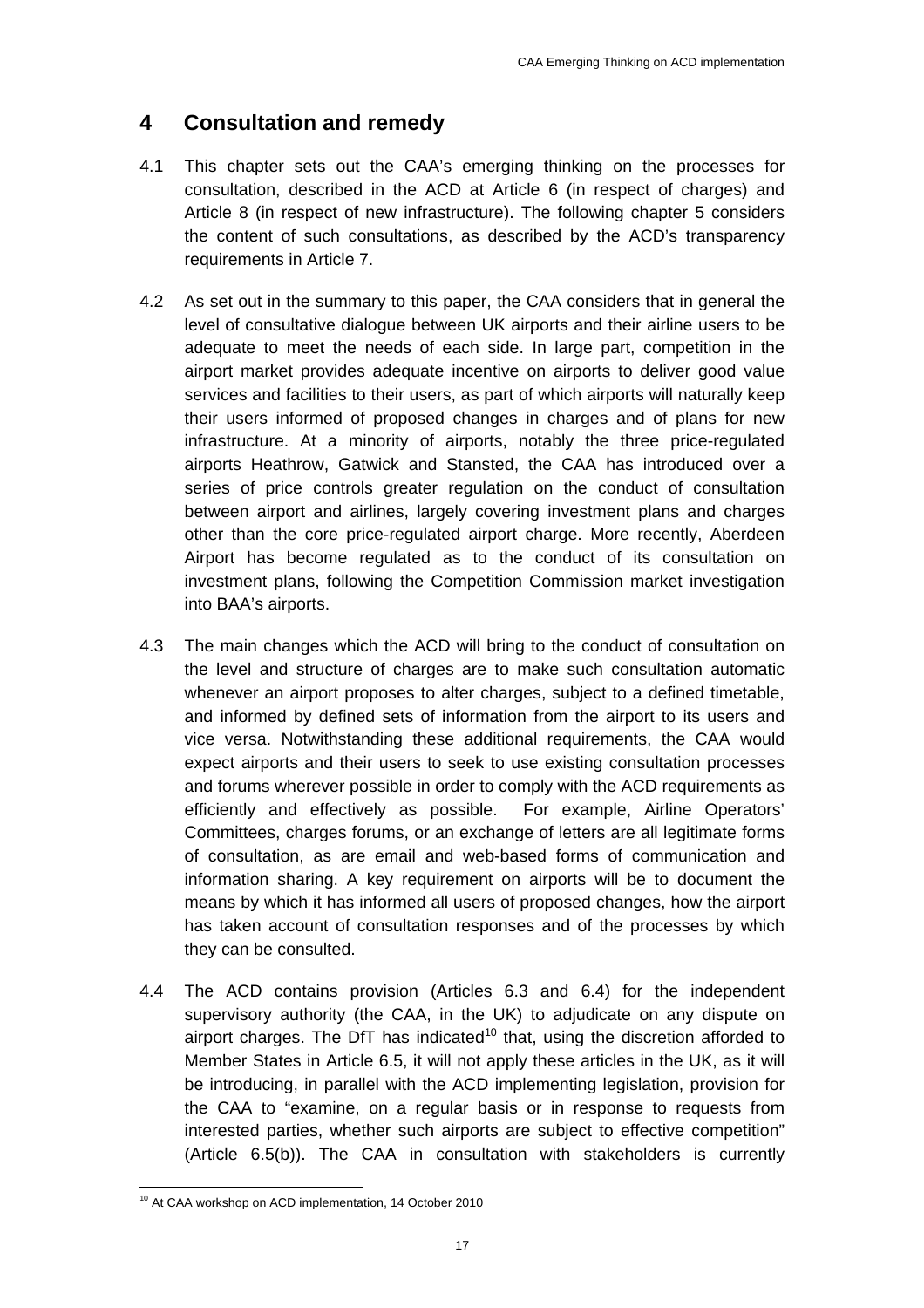developing the approach that the CAA proposes to take in conducting such competition assessments $11$ .

- 4.5 With regard to the conduct of consultation on charges, Article 6.1 specifies that there shall be: "a compulsory procedure for regular consultation between the airport managing body and airport users or the representatives or associations of airport users is established with respect to the operation of the system of airport charges, the level of airport charges and, as appropriate, the quality of service provided. Such consultation shall take place at least once a year, unless agreed otherwise in the latest consultation. Where a multi-annual agreement between the airport managing body and the airport users exists, the consultations shall take place as foreseen in such agreement. Member States shall retain the right to request more frequent consultations". In addition, Article 8 specifies that: "Member States shall ensure that the airport managing body consults with airport users before plans for new infrastructure projects are finalised".
- 4.6 The vast majority of airports in the UK, and all those above the 5 million passenger threshold for the ACD, are already required (by the Civil Aviation Act 1982, section 35) to consult with users and other interested parties on "any matter concerning the management or administration of the aerodrome which affects their interests". All airports within the scope of the ACD have to establish at least a consultative committee for airline users, along with a broader consultative group to liaise with local authorities and other neighbouring parties affected by the airport's operation and development.
- 4.7 The CAA would expect that the existing airport user consultative committee would satisfy the ACD requirement for "a compulsory procedure for regular consultation between the airport managing body and airport users or the representatives or associations of airport users". The terms of reference of such a consultative body may need to be modified, though, to ensure that the scope of consultation takes in "the operation of the system of airport charges, the level of airport charges and, as appropriate, the quality of service provided" (Article 6.1) as well as "plans for new infrastructure projects" (Article 8). The existing consultation procedures may also need to be augmented with a specific commitment from the airport to consultation "at least once a year, unless agreed otherwise in the latest consultation".
- 4.8 With regard to the three price-controlled airports, the CAA considers that the existing regulatory requirements for consultation on so-called non-regulated charges are likely to be compliant with the ACD, in respect of these specific charges. Each airport would need to reconsider, though, with its users, whether its existing processes for consulting on the core regulated airport charges do meet the ACD's requirements.
- 4.9 The ACD goes on to specify (in Article 6.2) the specific timing of consultation on charges: the airport must consult users at least four months before any

<sup>&</sup>lt;u> 1989 - Johann Barn, mars eta bainar eta industrial eta eta bainarra (h. 1984).</u><br>1980 - Johann Barn, italiar eta bainar eta bainaren (h. 1980).  $11$  CAA Competition Guidelines - Issues Paper, September 2010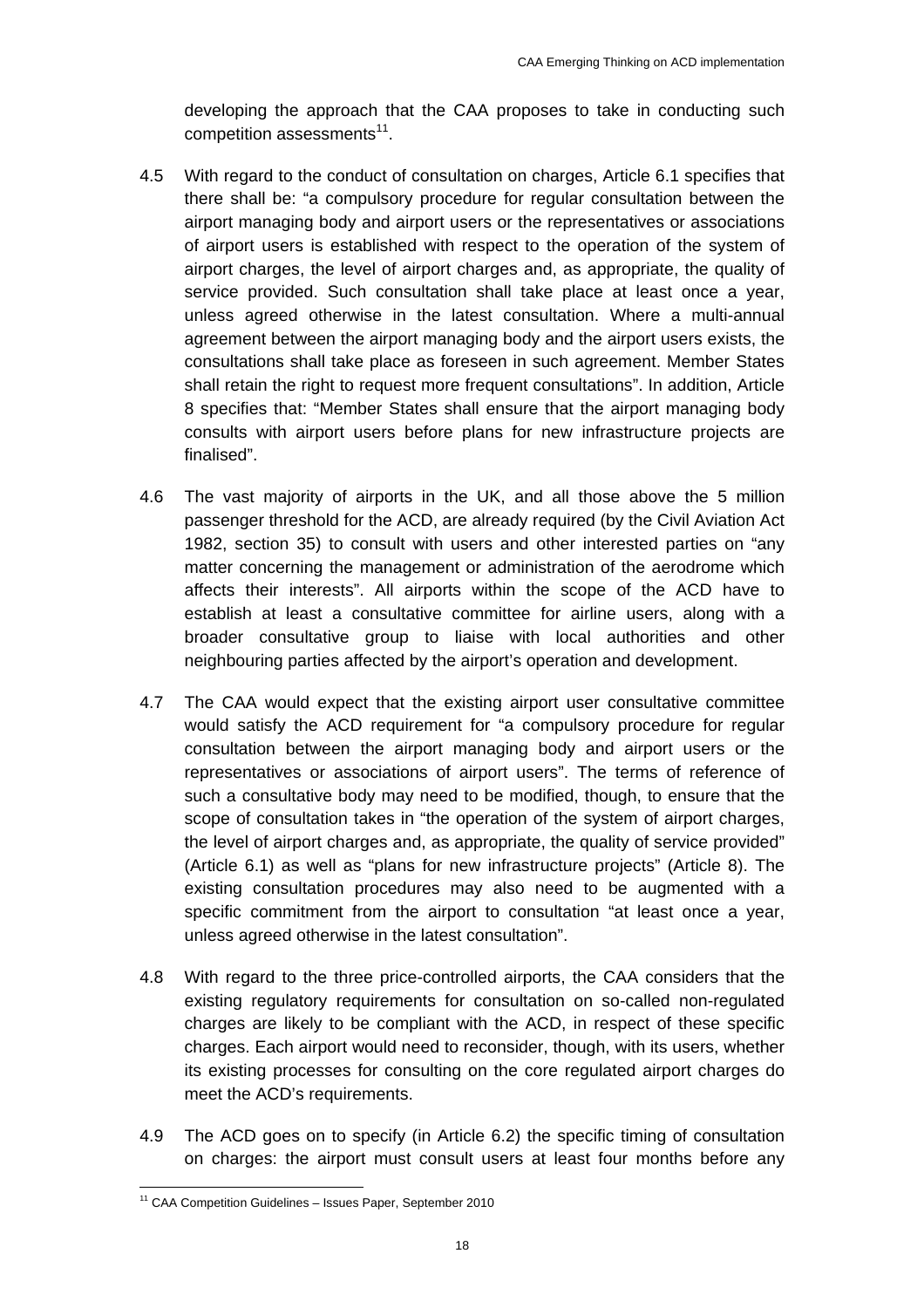proposed change in the system or level of changes, and publish its final decision with justification (taking into account users' views) no later than two months before the entry into force of the proposed change. Article 7 specifies the scope and content of information to be exchanged between the airport and its users as part of such a charging consultation.

- 4.10 The CAA considers that each airport and its users or their representatives are best placed to develop specific protocols on the precise conduct of consultation at each airport, compliant with the broad framework established by the ACD. For example, each airport and its users would need to agree the workings arrangements for consultative committees, the communications from such committees to the wider group of all users, and the extent to which representatives of users can make decisions on their behalf. The CAA does not intend to assess and approve *ex ante* the consultation arrangements put in place at each airport. However, each airport should retain sufficient written evidence of procedures put in place and agreement secured from users to such procedures to be able to demonstrate *ex post* to the CAA that it is compliant with the ACD, in the event of any user complaining of non-compliance. The CAA notes that if an airport receives no response from airport users during the consultation the airport can reasonably move forward with its plans. Provided an airport can demonstrate that it has taken reasonable steps to inform and consult with users, in line with ACD requirements, then an absence of consultation responses from some or all users should not in itself be grounds for non-compliance.
- 4.11 At the conclusion of consultation on charges, the airport and its users may not have reached agreement on proposed changes. In that situation, the ACD specifies that: "The airport managing body shall justify its decision with regard to the views of the airport users in the event that no agreement on the proposed changes is reached between the airport managing body and the airport users". This is a new regulatory requirement, which goes beyond what the CAA understands to be standard practice in the UK airports market. In order not to undermine the operation of that market, which in the CAA's view largely provides effective competition to the benefit of users, the CAA considers that airports could provide succinct justifications for charging proposals, without necessarily linking charges directly to identified airport cost structures. As noted above, each airport will need to retain sufficient records to demonstrate that it has provided a justification to airport users.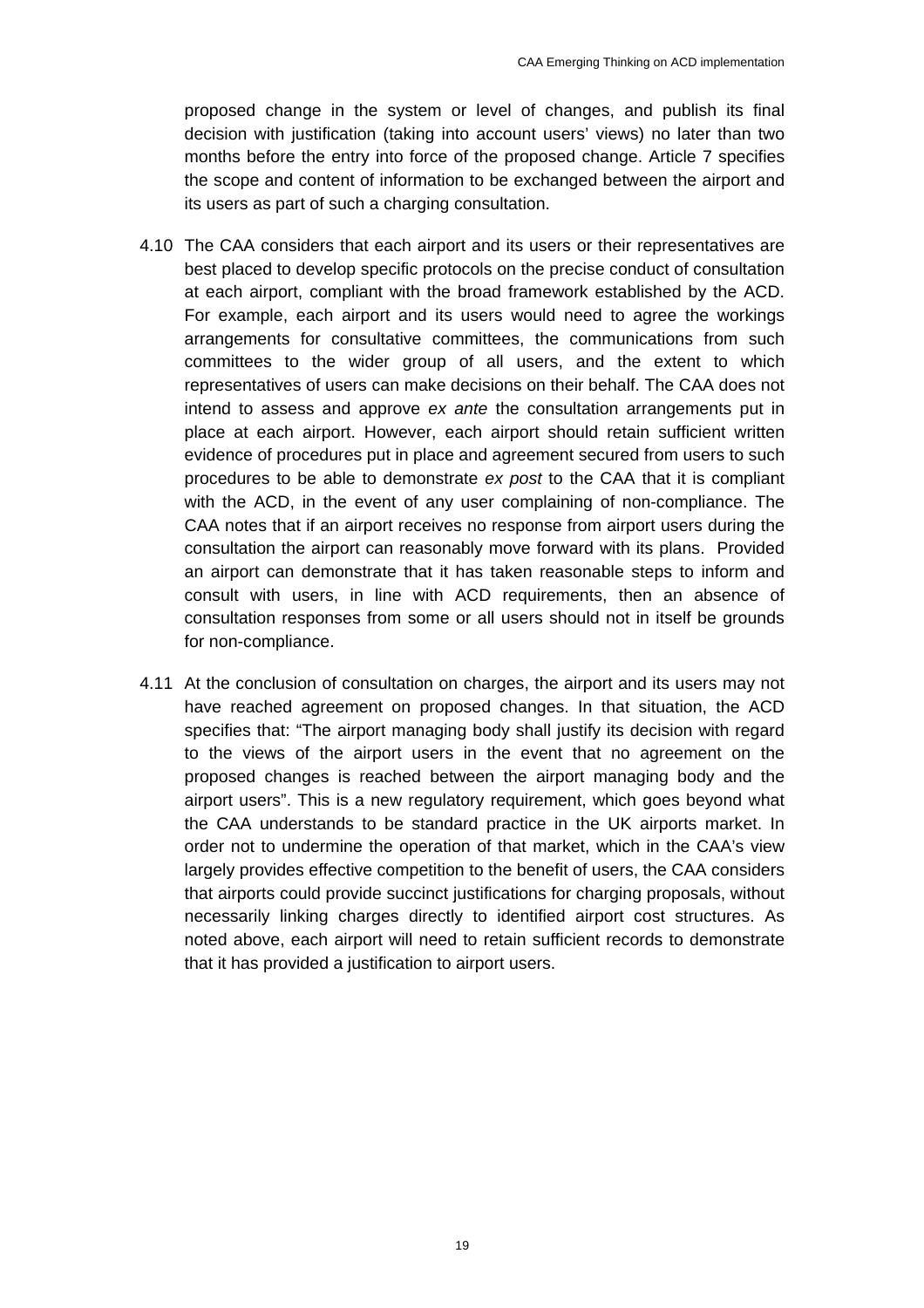# **5 Transparency of information**

- 5.1 This chapter sets out the CAA's emerging thinking on the ACD's requirements for transparency of information provided by the airport to its users (Article 7.1) and vice versa (Article 7.2) in the context of charges consultations, and on the information to be provided by the airport in consultations on new infrastructure plans (Article 8).
- 5.2 In line with the CAA's overall stance of seeking proportionate regulation which imposes least costs on the industry in order to achieve regulatory objectives, the CAA considers that the majority of the transparency requirements in Article 7 on airports and airlines should be able to be met by information already held by, and in some cases already published by, each party. The CAA would expect airports and airlines to comply with these requirements through the timely provision of existing data, which may have been prepared for internal business management purposes, rather than to incur additional costs for fresh data collation and presentation. However, the CAA recognises there may be some burden on airports.
- 5.3 The CAA also notes that the ACD has the potential to create a burgeoning industry of consultation at airports in the UK. The CAA does not believe the ACD has been introduced to require airports to provide detailed information regarding their respective businesses, and consultation should not be viewed as a means for users to demand growing amounts of detail from airports on the commercial operation of their businesses.
- 5.4 The CAA considers that the implementation of the ACD transparency requirements should not undermine the operation of competition in the UK airport market. An integral part of that market is commercial bargaining between airports and their users, the terms of which are typically confidential between the negotiating parties. To that end, the CAA accepts that airports or airlines may provide high-level summary information under a number of the transparency headings, where the party disclosing the information considers that a more detailed disclosure could jeopardise its commercial negotiating position. Indeed, to require airports to provide too much information could undermine the normal competitive tensions and negotiation that drive efficient outcomes in the market.

## **Airport transparency requirements**

- 5.5 The airport transparency requirements (Article 7.1) are discussed in turn below. Where appropriate, the CAA sets out a template for the minimum scope and detail of information which would be likely to meet the requirements of the ACD.
	- *(a) a list of the various services and infrastructure provided in return for the airport charge levied*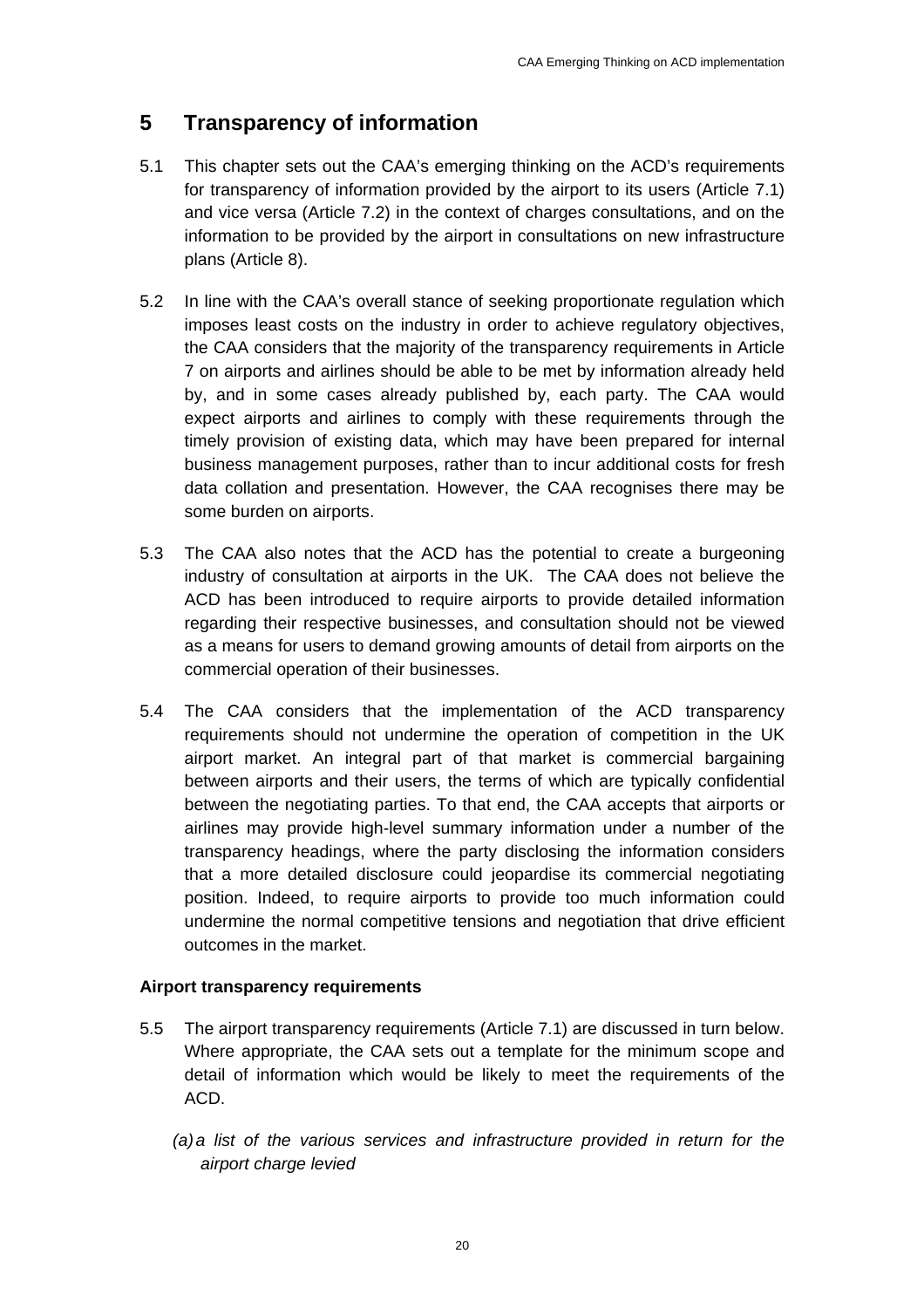5.6 The CAA considers that this requirement could be readily met by each airport's published conditions of use and any other general notices of services, facilities and charges. Where several charges are levied (as described above at 2.6 above), each would need to be described along with the associated services and infrastructure.

### *(b) the methodology used for setting airport charges*

- 5.7 The CAA recognises that there is a variety of different methodologies for setting charges that may be applied across different airports, or across different charges at one airport. For each separately identified charge, the CAA would expect the airport to set out a succinct summary of the overall methodology for setting the charge, rather than a detailed numerical explanation. For example, the methodology for a particular charge may be:
	- cost recovery;
	- cost recovery plus contribution to overheads;
	- incentive pricing to encourage or discourage use of a particular facility or service;
	- priced to the demand curve, i.e. what the airport considers the market will bear.
- 5.8 For the core airport charges (those set by reference to aircraft and passengers movements), the CAA would expect the airport to indicate whether the totality of these charges were set on:
	- a 'single till' basis, i.e. designed to at least cover the net costs of the airport, less commercial revenues (from retail, property, parking, etc) and revenues from other specific charges;
	- a 'dual till' basis, where core airport charges are designed to cover the whole costs of airfield and terminal operations; or
	- some intermediate position.
	- *(c) the overall cost structure with regard to the facilities and services which airport charges relate to*
- 5.9 The CAA's emerging thinking is that this requirement could be met by a relatively high-level statement, based largely on information which is likely to have been published as part of the airport's annual financial reports. Such a statement would allow airport users to understand in broad terms the "overall cost structure" in order to make informed comparisons between different airports, thus assisting the dialogue between airports and airlines and the operation of a competitive market. In the CAA's view, the ACD does not require airports to identify different components of their operating costs, nor to ascribe specific cost items to specific airport charges, as to do so could result in airports divulging commercially sensitive information. The purpose of this ACD requirement is not to allow airlines to obtain sufficient information to construct 'benchmark' comparisons of the component costs of airport operations. Competition between airports is the primary means by which airlines will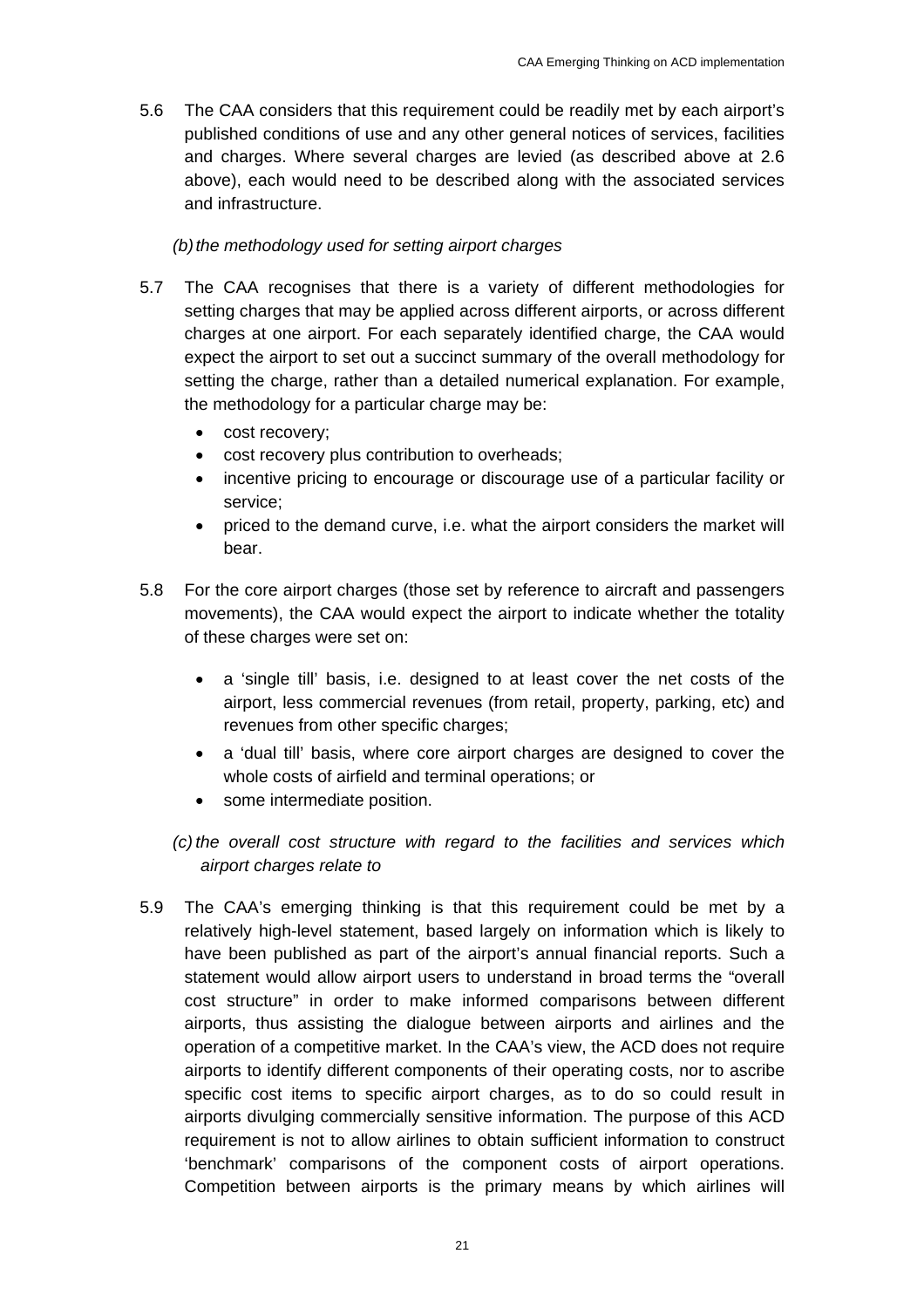receive competitively-priced airport services, rather than via airline scrutiny of individual cost items. Current and prospective legislation contains provision for regulation to be applied where warranted.

5.10 An example of the scope of a cost structure statement is set out below:

|                                                         | 2010 | 2009 |
|---------------------------------------------------------|------|------|
|                                                         | £m   | £m   |
| <b>Aviation income</b>                                  |      |      |
| Core airport charges                                    |      |      |
| Other specified charges to airport users                |      |      |
| <b>Commercial income</b>                                |      |      |
| Retail                                                  |      |      |
| Car parking                                             |      |      |
| Property-related                                        |      |      |
| Other                                                   |      |      |
| <b>Total income</b>                                     |      |      |
| <b>Expenditure</b>                                      |      |      |
| Wages and salaries                                      |      |      |
| Social security costs                                   |      |      |
| Pension costs                                           |      |      |
| Total employee benefit costs                            |      |      |
| Other operating charges (inc. maintenance, rent, rates, |      |      |
| utilities and other operating expenses)                 |      |      |
| <b>Total operating expenditure</b>                      |      |      |
| Depreciation                                            |      |      |
| Profit from operations before exceptional items         |      |      |
| <b>Exceptional items</b>                                |      |      |
| <b>Profit from operations</b>                           |      |      |
| Finance costs                                           |      |      |
| <b>Profit before taxation</b>                           |      |      |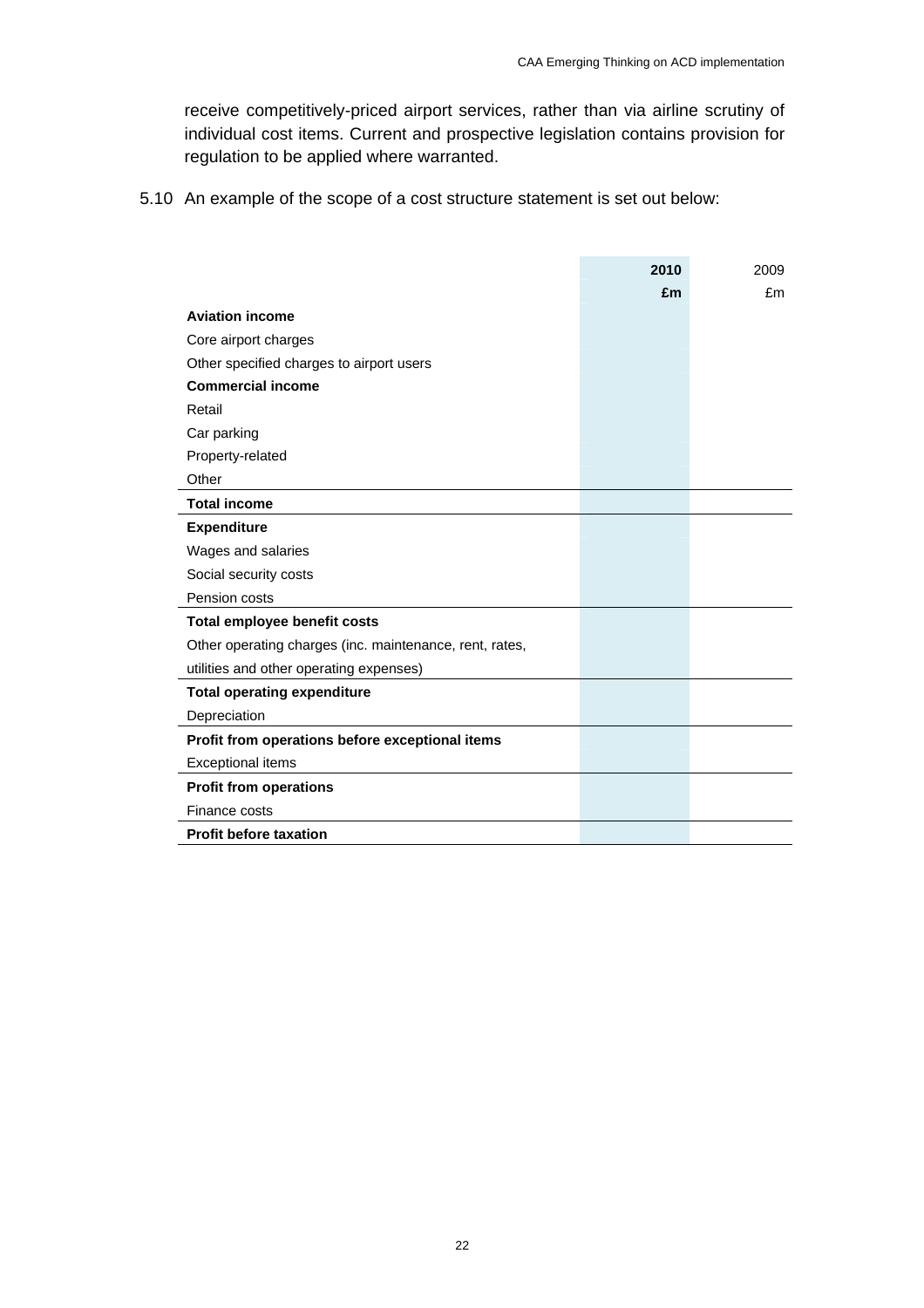- *(d) the revenue of the different charges and the total cost of the services covered by them*
- 5.11 The CAA considers that the cost structure statement example above could provide the basic framework for meeting this requirement, with additional detail itemising the individual charges and (where relevant) the related costs. Where the airport has declared that certain charges are set on the basis of cost recovery (with or without overhead contribution), then the transparency statement should show such costs against the revenues. For other charges, notably the core per passenger and per aircraft movement, the sum of these revenues would be presented as covering the airport's overall costs, net of revenues from other specific charges to airlines and (in the case of a 'single till' charge) commercial revenues from retail and other activities.
	- *(e) any financing from public authorities of the facilities and services which airport charges relate to*
- 5.12 As far as the CAA is aware, this transparency requirement is not relevant to any of the airports in the UK which would currently fall within the scope of the ACD. Were it to be relevant, the CAA would expect that this requirement could be satisfied by existing public statements as to the nature of such public financing.
	- *(f) forecasts of the situation at the airport as regards the charges, traffic growth and proposed investments*
- 5.13 The CAA considers that this requirement could, as a minimum, be met by a statement referring to the year ahead, along the following the lines, with traffic forecasts segmented where feasible according to categories most relevant to the airport's business:



5.14 For Heathrow, Gatwick and Stansted Airports, the current price regulations and associated conditions require a significantly greater level of detailed information to be issued to airlines (varying between the airports) on each airport's capital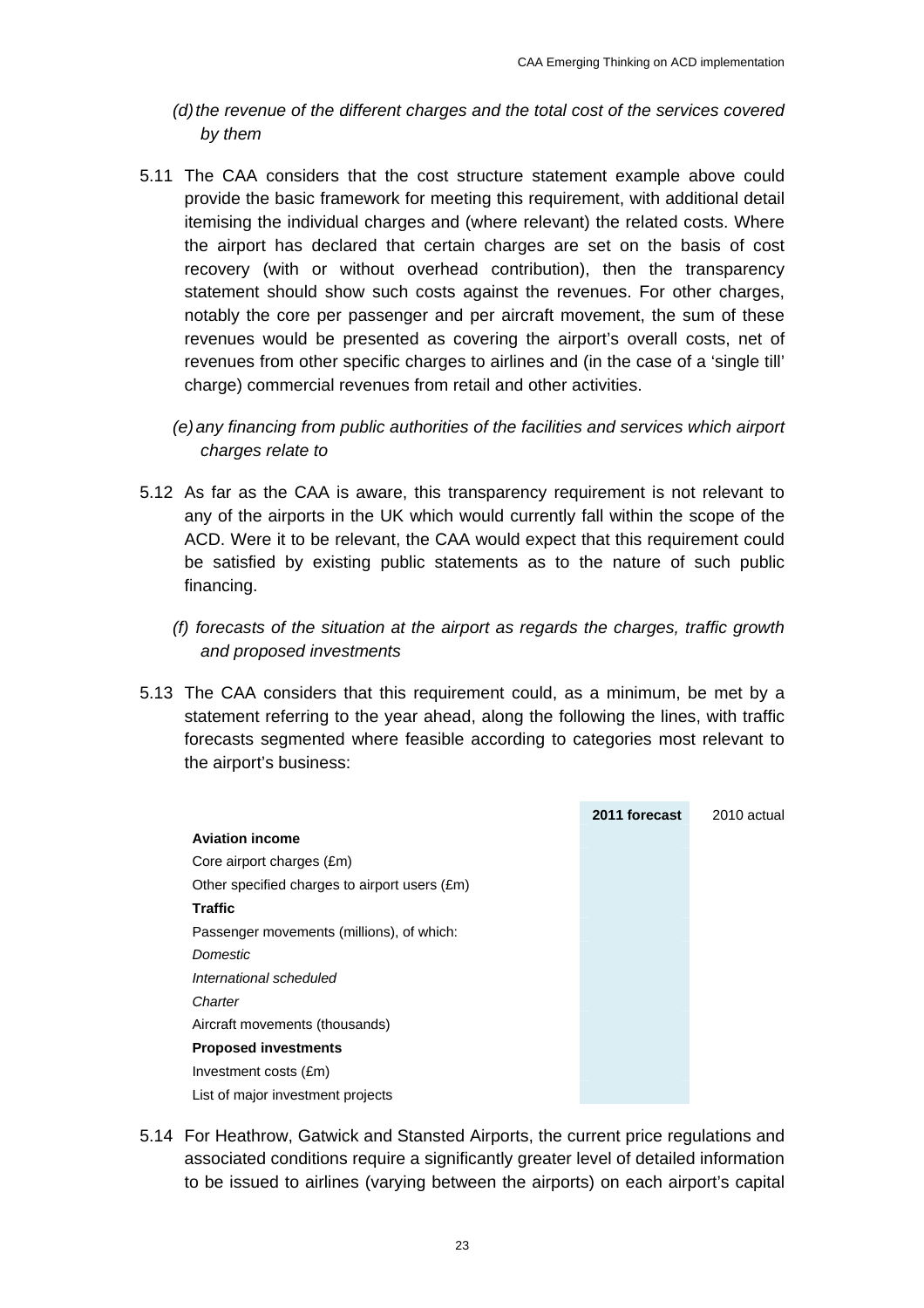investment plans, including forecasts of investment, projects and underlying business drivers including traffic growth. They are also required to consult with users on forecasts for so-called non-regulated charges to airlines for specific services and facilities. In the CAA's view, these existing UK regulations more than satisfy the ACD's transparency requirements in respect of forecasts of non-regulated charges, traffic and investment projects. In addition, each airport's existing annual consultation with users on price-regulated airport charges would, in the CAA's view, meet the ACD's transparency requirements under this heading for such charges.

*(g) the actual use of airport infrastructure and equipment over a given period* 

- 5.15 The CAA considers that this requirement could be met by the airport publishing the most recent readily available data on annual traffic, by passenger and aircraft movements. Where an airport has more than one terminal and/or a separate satellite or other passenger processing terminal facility, then it may choose to present data for each such terminal or facility.
	- *(h) the predicted outcome of any major proposed investments in terms of their effects on airport capacity*
- 5.16 The CAA considers that this requirement could readily be met by an airport issuing information to users which will have been collated for the purposes of planning the proposed major investment.

#### **Airport user transparency requirements**

- 5.17 In addition to the requirements on airports for transparency, the ACD also requires (Article 7.2) that airport users submit information to the airport managing body before every consultation. The CAA considers that users should, in general, be adequately incentivised by normal commercial pressures to make known their requirements for capacity, facilities and services at the airport concerned. The CAA does not, therefore, intend to become involved in the detailed regulation of the processes for such exchange of information, and would expect each airport and its users to devise a protocol for this. In the CAA's view, the key sanction against airlines failing to provide adequate information is that the airport concerned would be less able to provide the airport services subsequently demanded by that airline. For example, if an airport user was only prepared to provide short term seasonal or annual forecasts, then it would be commensurately more difficult for the airport to provide its own longer term forecasts of demand, capacity, investment and development plans, which in turn might influence the evolution of airport charges.
- 5.18 If an airline did not provide the required information to an airport prior to a consultation commencing, the CAA considers that, provided the airport could demonstrate that it had taken reasonable steps to solicit such information in time to inform the consultation, then it should be able to proceed on a 'best endeavours' basis with the information from users that it did have. In other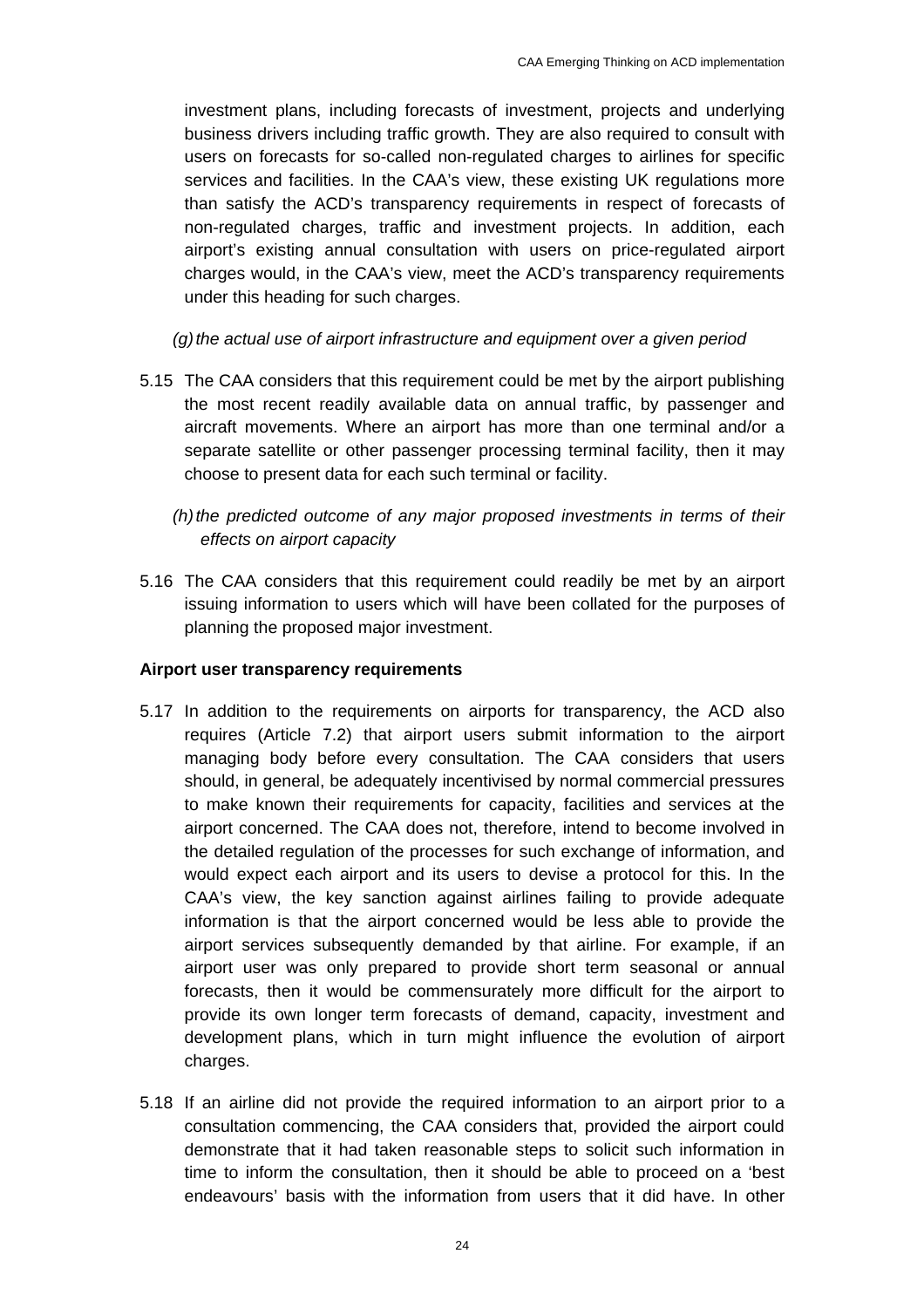words, the lack of airport user information should not in itself undermine or invalidate an airport consultation, and airlines should not be able to veto a consultation by such means. Further, in assessing any complaint from a user about an airport's conduct of consultation, the CAA would give weight to the degree to which the airport user had engaged in the consultation process.

- 5.19 The airport user transparency requirements are discussed in turn below.
	- *(a) forecasts as regards traffic*
- 5.20 Where airlines are able to provide specific forecasts about their intended future traffic at an airport, then such information is likely to prove useful in enabling the airport to meet the airline's future needs as to capacity, facilities and services. The CAA recognises, however, that an airline may be unable to provide such a clear forecast, if its own future demand at that airport is particularly uncertain. Alternatively, an airline may be unwilling to reveal its own internal forecasts of traffic at a particular airport if that would prejudice its commercial negotiations with that airport. In either case, the CAA considers that an airline may by and large offer a neutral forecast, for example that for the year ahead its overall traffic (at the airport concerned, or in the UK market in general) is likely to be similar to that in the current year.
	- *(b) forecasts as to the composition and envisaged use of their fleet*
- 5.21 Similar comments apply to these forecasts as to those for traffic.
	- *(c) their development projects at the airport concerned; and*
	- *(d) their requirements at the airport concerned*
- 5.22 As noted above, the CAA considers that airlines have strong incentives to make such information known to the airport concerned, in order to be better served in future as to capacity, facilities and services. In order to assist the airport in assessing the commercial viability of airlines' development projects and requirements, and subsequently reflecting these in the airport's own investment plans and charging proposals, airport users are encouraged to provide specific and quantified information to each airport.

#### **New infrastructure**

5.23 Article 8 of the ACD requires that: "the airport managing body consults with airport users before plans for new infrastructure projects are finalised". As noted above, the CAA considers that each of Heathrow, Gatwick and Stansted Airports already fully complies with this requirement via their obligations and the incentives imposed by the CAA's economic regulation of each airport. For other airports, the CAA would expect the airport to maximise the use of existing processes. However the airport would need to be able to demonstrate clearly the process for consultation on new infrastructure projects. This should include the scope of consultation, the timing in respect of the evolution of plans, the